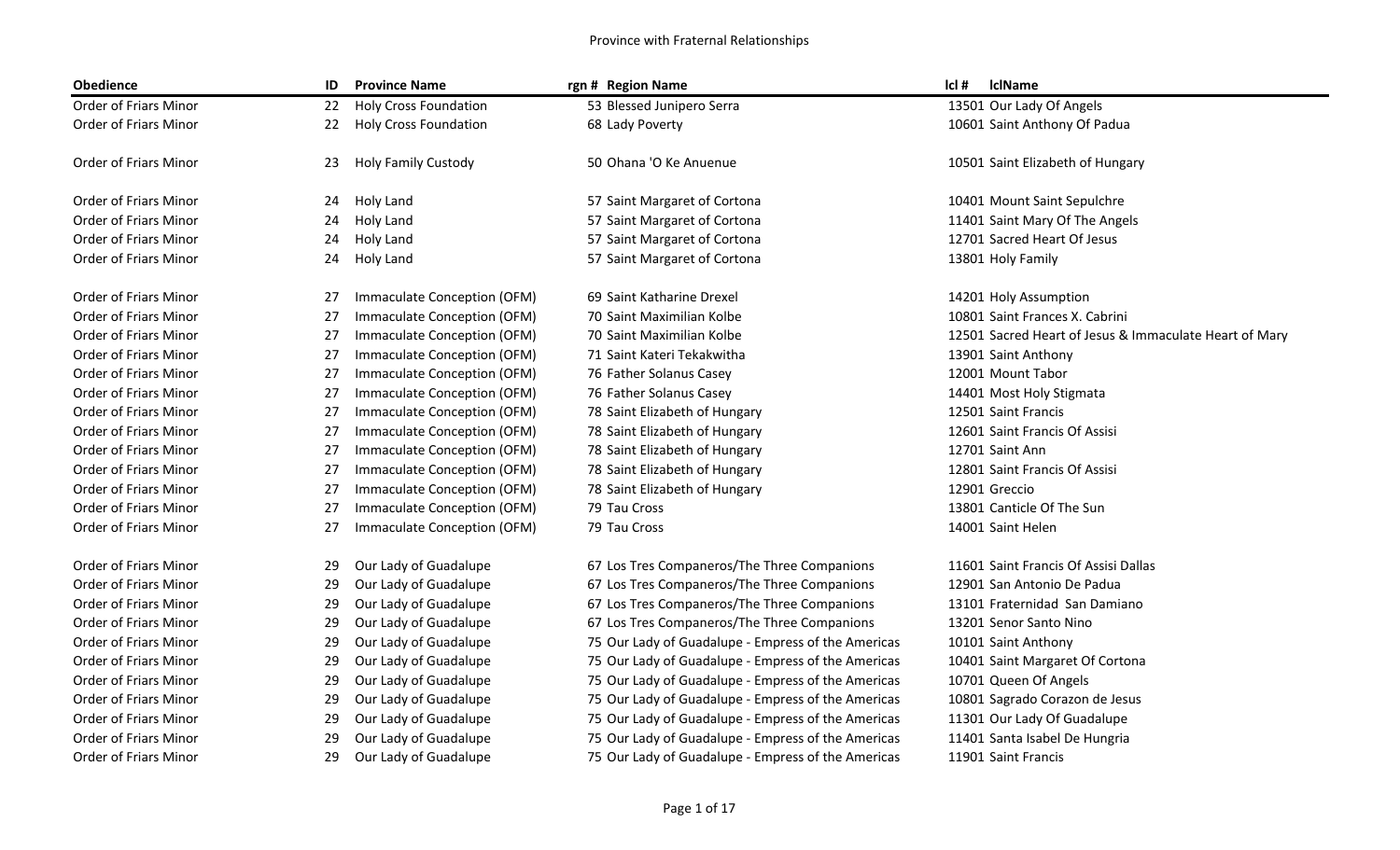| <b>Order of Friars Minor</b> | 29 | Our Lady of Guadalupe | 75 Our Lady of Guadalupe - Empress of the Americas | 12101 Saint Francis                        |
|------------------------------|----|-----------------------|----------------------------------------------------|--------------------------------------------|
| Order of Friars Minor        | 29 | Our Lady of Guadalupe | 75 Our Lady of Guadalupe - Empress of the Americas | 12601 Santa Chiara                         |
| Order of Friars Minor        | 29 | Our Lady of Guadalupe | 75 Our Lady of Guadalupe - Empress of the Americas | 12701 Saint Padre Pio - Deactivated        |
| Order of Friars Minor        | 29 | Our Lady of Guadalupe | 75 Our Lady of Guadalupe - Empress of the Americas | 12801 San Luis Rey                         |
| Order of Friars Minor        | 29 | Our Lady of Guadalupe | 75 Our Lady of Guadalupe - Empress of the Americas | 12901 Saint Juan Diego                     |
| <b>Order of Friars Minor</b> | 29 | Our Lady of Guadalupe | 75 Our Lady of Guadalupe - Empress of the Americas | 13501 Sagrado Corazon de Maria             |
| <b>Order of Friars Minor</b> | 30 | Sacred Heart          | 55 Queen of Peace                                  | 10101 Fraternity of Mary, Queen Of Peace   |
| Order of Friars Minor        | 30 | Sacred Heart          | 55 Queen of Peace                                  | 10801 Immaculate Heart Of Mary             |
| <b>Order of Friars Minor</b> | 30 | Sacred Heart          | 55 Queen of Peace                                  | 11201 Pacem In Terris                      |
| Order of Friars Minor        | 30 | Sacred Heart          | 55 Queen of Peace                                  | 11301 Sacred Heart                         |
| Order of Friars Minor        | 30 | Sacred Heart          | 55 Queen of Peace                                  | 11801 Saint Cloud                          |
| Order of Friars Minor        | 30 | Sacred Heart          | 55 Queen of Peace                                  | 11803 Little Portion                       |
| Order of Friars Minor        | 30 | Sacred Heart          | 55 Queen of Peace                                  | 12201 Saint Francis of Assisi              |
| Order of Friars Minor        | 30 | Sacred Heart          | 55 Queen of Peace                                  | 12401 Saint Leonard Of Port Maurice        |
| Order of Friars Minor        | 30 | Sacred Heart          | 55 Queen of Peace                                  | 12501 Saint Louis                          |
| Order of Friars Minor        | 30 | Sacred Heart          | 55 Queen of Peace                                  | 12901 San Damiano Fraternity               |
| <b>Order of Friars Minor</b> | 30 | Sacred Heart          | 55 Queen of Peace                                  | 13001 Fioretti - Brainerd MN               |
| <b>Order of Friars Minor</b> | 30 | Sacred Heart          | 55 Queen of Peace                                  | 20201 Holy Trinity                         |
| <b>Order of Friars Minor</b> | 30 | Sacred Heart          | 55 Queen of Peace                                  | 20501 Saint Anthony                        |
| Order of Friars Minor        | 30 | Sacred Heart          | 55 Queen of Peace                                  | 20701 Saint Bonaventure                    |
| <b>Order of Friars Minor</b> | 30 | Sacred Heart          | 55 Queen of Peace                                  | 20901 Saint Clare                          |
| Order of Friars Minor        | 30 | Sacred Heart          | 55 Queen of Peace                                  | 21201 Saint Joseph                         |
| Order of Friars Minor        | 30 | Sacred Heart          | 55 Queen of Peace                                  | 21401 Saint Mary                           |
| <b>Order of Friars Minor</b> | 30 | Sacred Heart          | 55 Queen of Peace                                  | 21501 Pater Noster                         |
| Order of Friars Minor        | 30 | Sacred Heart          | 55 Queen of Peace                                  | 21601 San Damiano                          |
| <b>Order of Friars Minor</b> | 30 | Sacred Heart          | 56 Divine Mercy                                    | 10201 Saint Anthony                        |
| Order of Friars Minor        | 30 | Sacred Heart          | 57 Saint Margaret of Cortona                       | 10101 Saint Anthony Of Nagasaki            |
| Order of Friars Minor        | 30 | Sacred Heart          | 57 Saint Margaret of Cortona                       | 12201 Tau                                  |
| <b>Order of Friars Minor</b> | 30 | Sacred Heart          | 57 Saint Margaret of Cortona                       | 12801 Portiuncula                          |
| Order of Friars Minor        | 30 | Sacred Heart          | 57 Saint Margaret of Cortona                       | 13101 O/L Queen Of Angels                  |
| <b>Order of Friars Minor</b> | 30 | Sacred Heart          | 57 Saint Margaret of Cortona                       | 13201 Saint Conrad                         |
| Order of Friars Minor        | 30 | Sacred Heart          | 59 Mother Cabrini                                  | 10201 Saint Elizabeth Of Hungary           |
| Order of Friars Minor        | 30 | Sacred Heart          | 59 Mother Cabrini                                  | 10301 Brother Jacoba Community             |
| Order of Friars Minor        | 30 | Sacred Heart          | 59 Mother Cabrini                                  | 11101 Saint Francis of Assisi - Fox Valley |
| Order of Friars Minor        | 30 | Sacred Heart          | 59 Mother Cabrini                                  | 11201 Saint Juliana                        |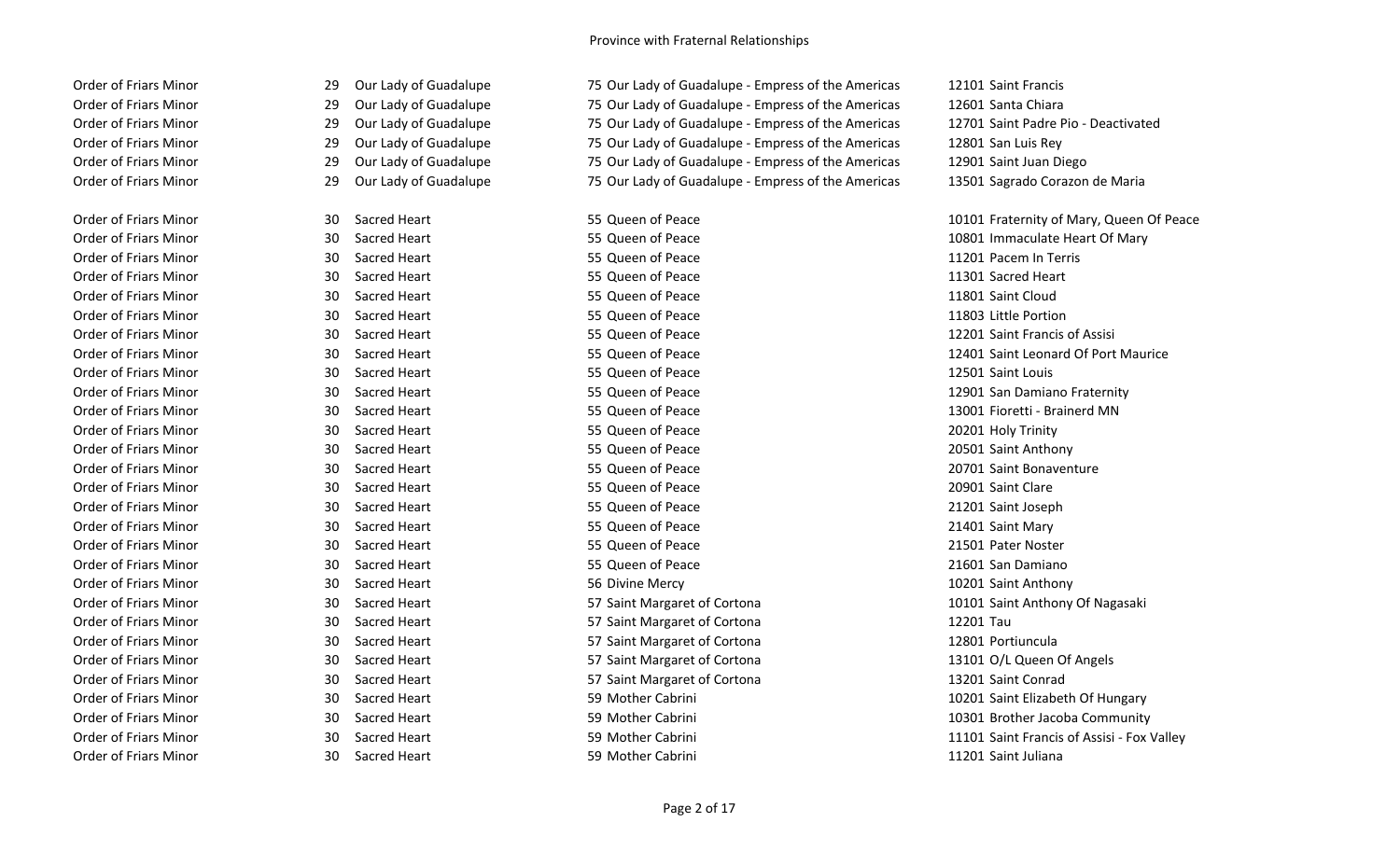| <b>Order of Friars Minor</b> |
|------------------------------|
| Order of Friars Minor        |
| Order of Friars Minor        |
| Order of Friars Minor        |
| Order of Friars Minor        |
| Order of Friars Minor        |
| Order of Friars Minor        |
| <b>Order of Friars Minor</b> |
| Order of Friars Minor        |
| Order of Friars Minor        |
| Order of Friars Minor        |
| Order of Friars Minor        |
| Order of Friars Minor        |
| Order of Friars Minor        |
| Order of Friars Minor        |
| Order of Friars Minor        |
| Order of Friars Minor        |
| Order of Friars Minor        |
| Order of Friars Minor        |
| Order of Friars Minor        |
| Order of Friars Minor        |
| Order of Friars Minor        |
| Order of Friars Minor        |
| Order of Friars Minor        |
| Order of Friars Minor        |
| Order of Friars Minor        |
| <b>Order of Friars Minor</b> |
| Order of Friars Minor        |
| Order of Friars Minor        |
| Order of Friars Minor        |
| Order of Friars Minor        |
| Order of Friars Minor        |
| Order of Friars Minor        |
| Order of Friars Minor        |
| Order of Friars Minor        |
| Order of Friars Minor        |

| 30  | Sacred Heart        |
|-----|---------------------|
| 30  | Sacred Heart        |
| 30  | Sacred Heart        |
| 30  | Sacred Heart        |
| 30  | Sacred Heart        |
| 30  | Sacred Heart        |
| 30  | Sacred Heart        |
| 30  | Sacred Heart        |
| 30  | Sacred Heart        |
| 30  | Sacred Heart        |
| 30  | Sacred Heart        |
| 30  | Sacred Heart        |
| 30  | Sacred Heart        |
| 30  | <b>Sacred Heart</b> |
| 30  | Sacred Heart        |
| 30  | Sacred Heart        |
| 30  | Sacred Heart        |
| 30  | Sacred Heart        |
| 30  | Sacred Heart        |
| 30  | Sacred Heart        |
| 30  | Sacred Heart        |
| 30  | Sacred Heart        |
| 30  | Sacred Heart        |
| 30  | Sacred Heart        |
| 30  | Sacred Heart        |
| 30  | Sacred Heart        |
| 30  | Sacred Heart        |
| 30  | Sacred Heart        |
| 30  | Sacred Heart        |
| 30  | Sacred Heart        |
| 30  | Sacred Heart        |
| 30  | Sacred Heart        |
| 30- | Sacred Heart        |
| 30  | Sacred Heart        |
| 30  | Sacred Heart        |
| 30  | <b>Sacred Heart</b> |

| Order of Friars Minor        | Sacred Heart<br>30        | 59 Mother Cabrini                           | 11401 Living Water (Korean)       |
|------------------------------|---------------------------|---------------------------------------------|-----------------------------------|
| <b>Order of Friars Minor</b> | Sacred Heart<br>30        | 59 Mother Cabrini                           | 11601 Wellspring Community        |
| Order of Friars Minor        | Sacred Heart<br>30        | 59 Mother Cabrini                           | 11701 Saint Francis-Saint Louis   |
| Order of Friars Minor        | 30<br>Sacred Heart        | 59 Mother Cabrini                           | 11901 Saint Francis of Assisi     |
| Order of Friars Minor        | 30<br>Sacred Heart        | 59 Mother Cabrini                           | 12701 Junipero Serra              |
| Order of Friars Minor        | Sacred Heart<br>30        | 59 Mother Cabrini                           | 13401 Northwest Franciscan Comi   |
| Order of Friars Minor        | Sacred Heart<br>30        | 59 Mother Cabrini                           | 13501 San Damiano                 |
| Order of Friars Minor        | Sacred Heart<br>30        | 59 Mother Cabrini                           | 13801 Saint Anthony Of Padua      |
| Order of Friars Minor        | Sacred Heart<br>30        | 59 Mother Cabrini                           | 14001 Saint Thomas More Fratern   |
| Order of Friars Minor        | 30<br>Sacred Heart        | 60 Saint Joan of Arc                        | 11302 St. Pio                     |
| Order of Friars Minor        | Sacred Heart<br>30        | 61 Brothers and Sisters of Saint Francis    | 11001 Seven Dolors Of The BVM     |
| <b>Order of Friars Minor</b> | 30<br>Sacred Heart        | 61 Brothers and Sisters of Saint Francis    | 11701 Channel Of Peace            |
| Order of Friars Minor        | 30<br>Sacred Heart        | 61 Brothers and Sisters of Saint Francis    | 11702 Sts Francis and Clare       |
| Order of Friars Minor        | Sacred Heart<br>30        | 63 Franciscans of the Prairie               | 10301 Our Lady of the Angels      |
| Order of Friars Minor        | Sacred Heart<br>30        | 63 Franciscans of the Prairie               | 10501 Saint Elizabeth of Hungary  |
| Order of Friars Minor        | Sacred Heart<br>30        | 63 Franciscans of the Prairie               | 10601 Pope Saint John XXIII       |
| Order of Friars Minor        | 30<br>Sacred Heart        | 63 Franciscans of the Prairie               | 10901 Saint Francis of Assisi     |
| Order of Friars Minor        | 30<br>Sacred Heart        | 63 Franciscans of the Prairie               | 11001 Our Lady of the Angels      |
| <b>Order of Friars Minor</b> | Sacred Heart<br>30        | 63 Franciscans of the Prairie               | 11101 Franciscans of the Tau      |
| Order of Friars Minor        | Sacred Heart<br>30        | 66 Our Lady of Indiana                      | 11101 Sacred Heart                |
| Order of Friars Minor        | Sacred Heart<br>30        | 66 Our Lady of Indiana                      | 11201 People Of Peace             |
| Order of Friars Minor        | Sacred Heart<br>30        | 66 Our Lady of Indiana                      | 11301 Queen Of All Saints         |
| Order of Friars Minor        | Sacred Heart<br>30        | 66 Our Lady of Indiana                      | 11401 Saint Anthony               |
| <b>Order of Friars Minor</b> | 30<br>Sacred Heart        | 66 Our Lady of Indiana                      | 11501 Lady Clare                  |
| <b>Order of Friars Minor</b> | Sacred Heart<br>30        | 66 Our Lady of Indiana                      | 12201 Our Lady of the Blessed Sac |
| <b>Order of Friars Minor</b> | Sacred Heart<br>30        | 67 Los Tres Companeros/The Three Companions | 10101 San Jose                    |
| Order of Friars Minor        | Sacred Heart<br>30        | 67 Los Tres Companeros/The Three Companions | 10701 Saint Paschal Baylon        |
| Order of Friars Minor        | 30<br>Sacred Heart        | 67 Los Tres Companeros/The Three Companions | 11001 San Felipe De Jesus         |
| <b>Order of Friars Minor</b> | Sacred Heart<br>30        | 67 Los Tres Companeros/The Three Companions | 11201 Saint Francis & Saint Clare |
| <b>Order of Friars Minor</b> | <b>Sacred Heart</b><br>30 | 67 Los Tres Companeros/The Three Companions | 11801 Saint Clare                 |
| <b>Order of Friars Minor</b> | Sacred Heart<br>30        | 67 Los Tres Companeros/The Three Companions | 12401 Sacred Heart                |
| Order of Friars Minor        | Sacred Heart<br>30        | 67 Los Tres Companeros/The Three Companions | 13501 St. Padre Pio               |
| Order of Friars Minor        | Sacred Heart<br>30        | 70 Saint Maximilian Kolbe                   | 10101 Queen Of Holy Rosary        |
| Order of Friars Minor        | Sacred Heart<br>30        | 70 Saint Maximilian Kolbe                   | 10201 Our Lady Of Angels          |
| Order of Friars Minor        | <b>Sacred Heart</b><br>30 | 70 Saint Maximilian Kolbe                   | 10301 Saint Francis               |
| Order of Friars Minor        | 30<br>Sacred Heart        | 70 Saint Maximilian Kolbe                   | 10401 Immaculate Heart Of Mary    |

11401 Living Water (Korean) 11601 Wellspring Community 11701 Saint Francis-Saint Louis 11901 Saint Francis of Assisi 12701 Junipero Serra 13401 Northwest Franciscan Community of the IHM 13801 Saint Anthony Of Padua 14001 Saint Thomas More Fraternity (Korean) 11001 Seven Dolors Of The BVM 11701 Channel Of Peace 11702 Sts Francis and Clare 10301 Our Lady of the Angels 10501 Saint Elizabeth of Hungary 10601 Pope Saint John XXIII 10901 Saint Francis of Assisi 11001 Our Lady of the Angels 11101 Franciscans of the Tau 11201 People Of Peace 11301 Queen Of All Saints 11401 Saint Anthony 12201 Our Lady of the Blessed Sacrament Dranions 10701 Saint Paschal Baylon Dranions 11001 San Felipe De Jesus Order of Triangler 30 Saint Francis & Saint Clare 10101 Queen Of Holy Rosary 10201 Our Lady Of Angels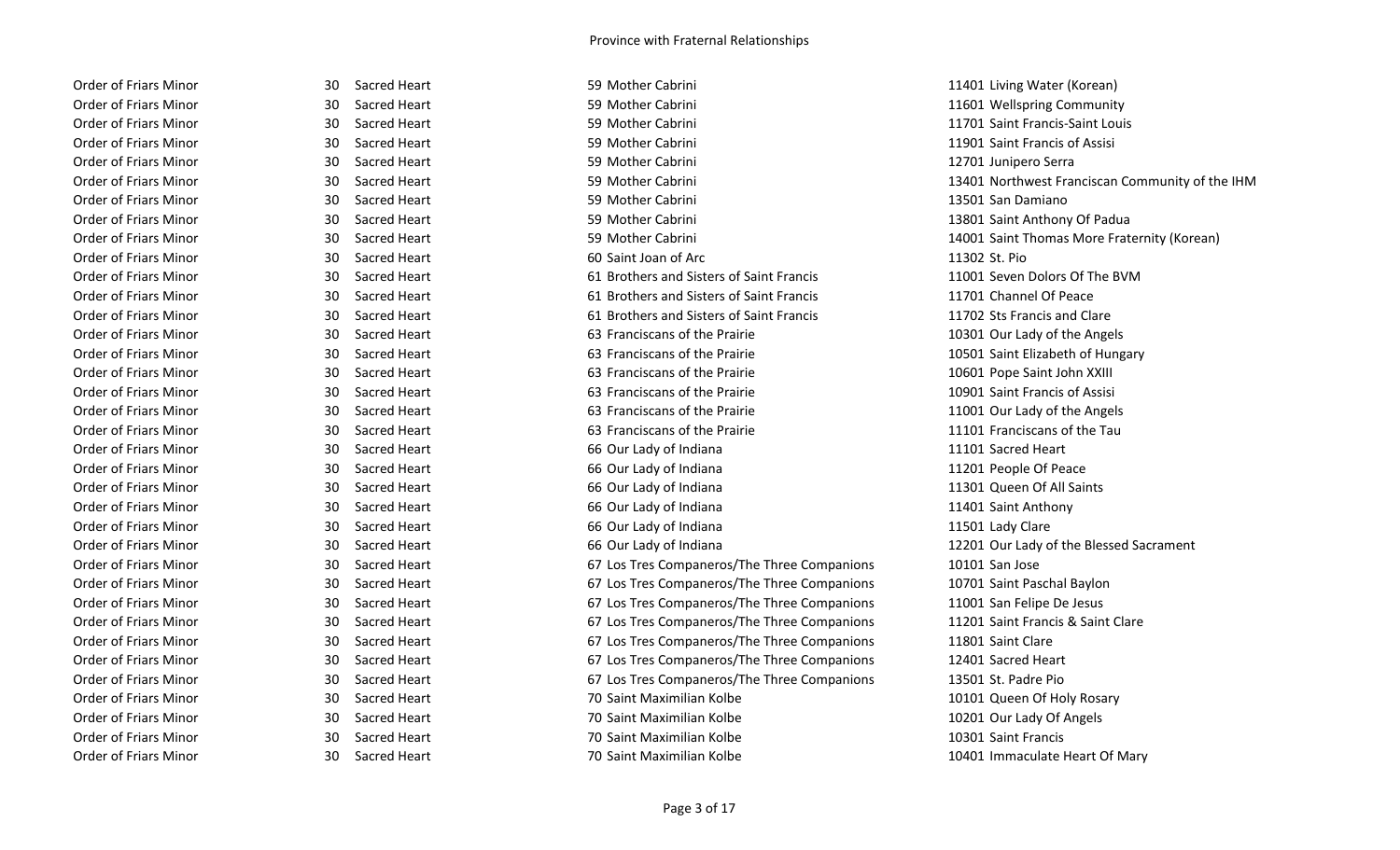Order of Friars Minor **30 Sacred Heart** 10501 Saint Anthony **30 Sacred Heart 10501 Saint Anthony 10501 Saint Anthony** Order of Friars Minor **30 Sacred Heart** 30 Sacred Heart 30 Saint Maximilian Kolbe 10701 Saint Jude Order of Friars Minor 30 Sacred Heart 74 Saint Clare 10101 Saint Peter Order of Friars Minor **30 Sacred Heart** 130 Sacred 10 and 2008 74 Saint Clare 11501 Monte La Verna

Order of Friars Minor **31 Most Holy Name of Jesus** 51 Five Franciscan Martyrs 10201 Nombre de Dios Order of Friars Minor **31 Most Holy Name of Jesus** 51 Five Franciscan Martyrs **10501** Saint Clare Order of Friars Minor **31 Most Holy Name of Jesus** 51 Five Franciscan Martyrs 11001 Saint Anthony of Padua Order of Friars Minor **31 Most Holy Name of Jesus** 51 Five Franciscan Martyrs 11101 Saint Anthony of Padua Order of Friars Minor **31 Most Holy Name of Jesus** 51 Five Franciscan Martyrs **11201 Saint Anthony of Padua** Order of Friars Minor **31 Most Holy Name of Jesus** 51 Five Franciscan Martyrs 11301 Saint Bernard Order of Friars Minor **31 Most Holy Name of Jesus** 51 Five Franciscan Martyrs 11501 Saint Bonaventure 11501 Saint Bonaventure Order of Friars Minor **31 Most Holy Name of Jesus** 51 Five Franciscan Martyrs **11801 Saint Francis of Assisi** 6 Assisi Order of Friars Minor **31 Most Holy Name of Jesus** 51 Five Franciscan Martyrs 12001 Holy Spirit Order of Friars Minor **31 Most Holy Name of Jesus** 51 Five Franciscan Martyrs 12101 Saint John Capistrano 12101 Saint John Capistrano Order of Friars Minor **31 Most Holy Name of Jesus** 51 Five Franciscan Martyrs 12201 Saint Joseph Order of Friars Minor **31 Most Holy Name of Jesus** 51 Five Franciscan Martyrs **12301** Saint Maximilian Kolbe Order of Friars Minor **31 Most Holy Name of Jesus** 51 Five Franciscan Martyrs 12401 Our Lady of the Angels Order of Friars Minor **31 Most Holy Name of Jesus** 51 Five Franciscan Martyrs **12701** Queen of Peace Order of Friars Minor **31 Most Holy Name of Jesus** 51 Five Franciscan Martyrs 12801 Fr. Solanus Casey Order of Friars Minor **31 Most Holy Name of Jesus** 51 Five Franciscan Martyrs **12901** Stigmata Order of Friars Minor **31 Most Holy Name of Jesus** 51 Five Franciscan Martyrs 13001 Sts Francis & Clare Order of Friars Minor 31 Most Holy Name of Jesus 51 Five Franciscan Martyrs 13101 Family of Saint Franciscan Martyrs Order of Friars Minor **31 Most Holy Name of Jesus** 51 Five Franciscan Martyrs **13201** Saint Francis of Assisi Order of Friars Minor **31 Most Holy Name of Jesus** 51 Five Franciscan Martyrs **13301 Queen of Peace** 13301 Queen of Peace

Order of Friars Minor **31 Most Holy Name of Jesus** 51 Five Franciscan Martyrs 13601 Divine Mercy

Order of Friars Minor **30 Sacred Heart** 130 Sacred Heart 12701 Our Lady Of The Falls Order of Friars Minor **30 Sacred Heart** 24 Saint Clare 2008 74 Saint Clare 2008 10601 Our Lady Of The Angels Order of Friars Minor **30 Sacred Heart** 74 Saint Clare **10701 Followers Of Francis 10701 Followers Of Francis** Order of Friars Minor **30** Sacred Heart 10801 Saint Clare 10801 Saint Francis Of Assisi Order of Friars Minor **30 Sacred Heart** 10901 Saint Clare 10901 Saint Anthony Of Padua Order of Friars Minor 30 Sacred Heart 74 Saint Clare 12001 Saint Joan Of Arc

Order of Friars Minor 31 Most Holy Name of Jesus 51 Five Franciscan Martyrs 11601 Little Flowers of Saint Francis Order of Friars Minor **31 Most Holy Name of Jesus** 51 Five Franciscan Martyrs 11901 Saint Francis of Assisi/Espejo de Cristo Order of Friars Minor **31 Most Holy Name of Jesus** 51 Five Franciscan Martyrs 12501 San Damiano Summerfield **Summerfield** Order of Friars Minor **31 Most Holy Name of Jesus** 51 Five Franciscan Martyrs 13401 Saint Maximilian Kolbe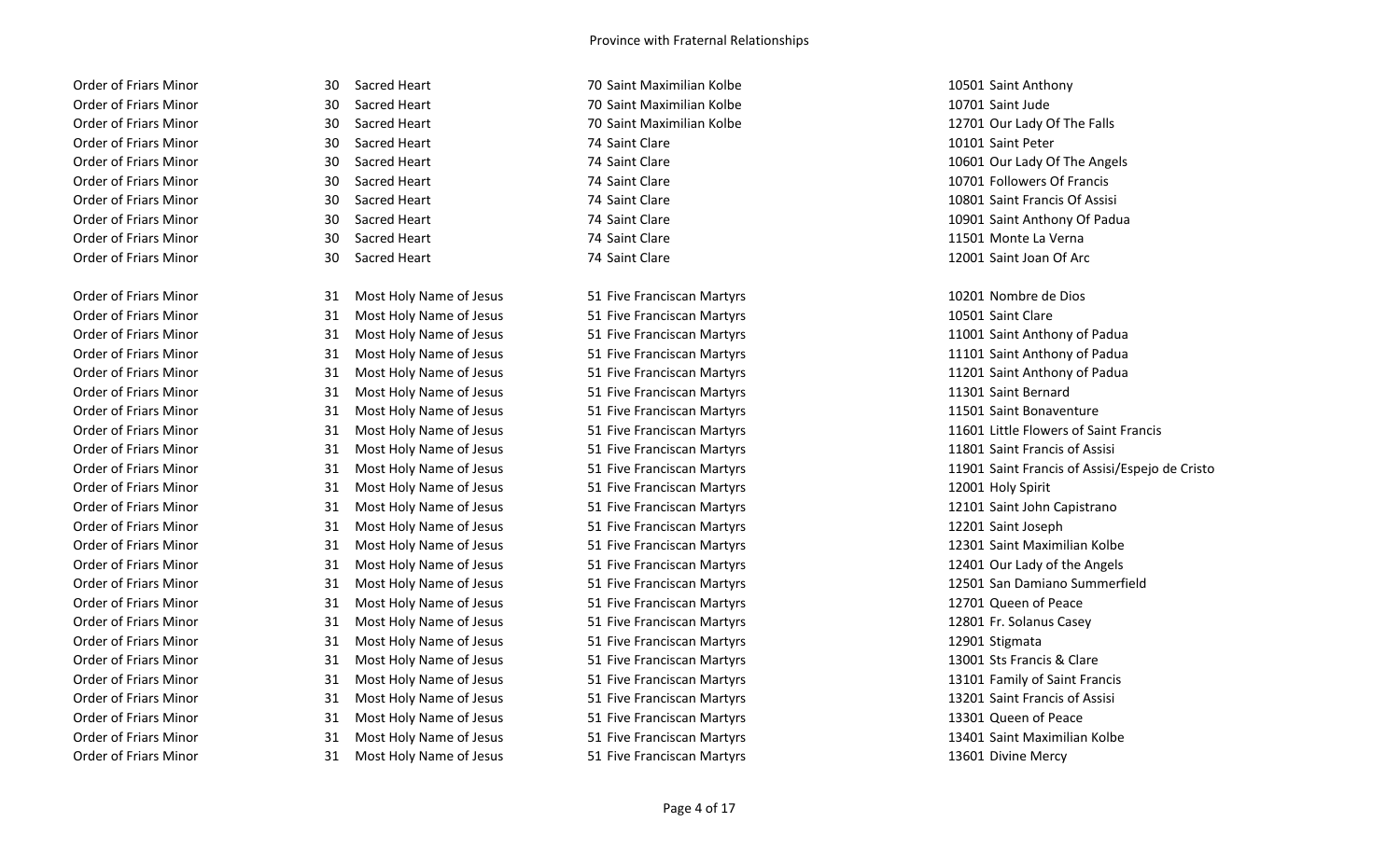Order of Friars Minor **31 Most Holy Name of Jesus** 51 Five Franciscan Martyrs 13701 San Damiano Order of Friars Minor **31 Most Holy Name of Jesus** 51 Five Franciscan Martyrs 13801 Our Lady of Guadalupe Order of Friars Minor **31 Most Holy Name of Jesus** 51 Five Franciscan Martyrs **13901** Little Flock Order of Friars Minor **31 Most Holy Name of Jesus** 57 Saint Margaret of Cortona 10901 Mary Our Queen Order of Friars Minor **31 Most Holy Name of Jesus** 57 Saint Margaret of Cortona 11501 Saint Camillus Order of Friars Minor 31 Most Holy Name of Jesus 57 Saint Margaret of Cortona 11601 Saint Francis Of Assisi (Deaf) Order of Friars Minor 31 Most Holy Name of Jesus 57 Saint Margaret of Cortona 11801 Saint John The Beloved Order of Friars Minor 31 Most Holy Name of Jesus 57 Saint Margaret of Cortona 12501 Saint Francis of Assisi Order of Friars Minor 31 Most Holy Name of Jesus 57 Saint Margaret of Cortona 13701 Companions Francis & Clare Order of Friars Minor 31 Most Holy Name of Jesus 61 Brothers and Sisters of Saint Francis 10101 Immaculate Conception Order of Friars Minor **31 Most Holy Name of Jesus** 61 Brothers and Sisters of Saint Francis 10201 Our Lady Of Good Counsel Order of Friars Minor 31 Most Holy Name of Jesus 61 Brothers and Sisters of Saint Francis 10301 Padre Pio Order of Friars Minor 31 Most Holy Name of Jesus 61 Brothers and Sisters of Saint Francis 10401 Saint Elizabeth Of Hungary Order of Friars Minor **31 Most Holy Name of Jesus** 61 Brothers and Sisters of Saint Francis 10501 Blessed John Duns Scotus Order of Friars Minor 31 Most Holy Name of Jesus 61 Brothers and Sisters of Saint Francis 11601 Saint Anthony Of Padua Order of Friars Minor 31 Most Holy Name of Jesus 61 Brothers and Sisters of Saint Francis 12401 Fr Solanus Casey Order of Friars Minor 31 Most Holy Name of Jesus 61 Brothers and Sisters of Saint Francis 12501 Saint Michael The Archangel Order of Friars Minor 31 Most Holy Name of Jesus 61 Brothers and Sisters of Saint Francis 13301 Saint Clare of Assisi Order of Friars Minor **31 Most Holy Name of Jesus** 69 Saint Katharine Drexel **10301** Christ The King Order of Friars Minor **31 Most Holy Name of Jesus** 69 Saint Katharine Drexel **10401** Immaculate Conception Order of Friars Minor **31 Most Holy Name of Jesus** 69 Saint Katharine Drexel 10501 Saint Joseph Fraternity Order of Friars Minor **31 Most Holy Name of Jesus** 69 Saint Katharine Drexel 10601 Saint Francis Of Assisi Order of Friars Minor **31 Most Holy Name of Jesus** 69 Saint Katharine Drexel 10701 Saint Francis of Assisi Order of Friars Minor 31 Most Holy Name of Jesus 71 Saint Kateri Tekakwitha 10101 Saint Bernardine Of Siena Order of Friars Minor 31 Most Holy Name of Jesus 71 Saint Kateri Tekakwitha 10301 Saint Anthony Fraternity Order of Friars Minor **31 Most Holy Name of Jesus** 71 Saint Kateri Tekakwitha 10401 Saint Bonaventure Order of Friars Minor **31 Most Holy Name of Jesus** 71 Saint Kateri Tekakwitha 10601 Saint Joseph Order of Friars Minor 31 Most Holy Name of Jesus 71 Saint Kateri Tekakwitha 10701 Our Lady Of Angels Order of Friars Minor **31 Most Holy Name of Jesus** 71 Saint Kateri Tekakwitha 10801 Saint Patrick

Order of Friars Minor 31 Most Holy Name of Jesus 57 Saint Margaret of Cortona 14001 St. Bonaventure (EC) -- Korean Order of Friars Minor 31 Most Holy Name of Jesus 61 Brothers and Sisters of Saint Francis 10102 Fraternity of Stigmata of St. Francis Order of Friars Minor **31 Most Holy Name of Jesus** 61 Brothers and Sisters of Saint Francis 10103 Spirit of Francis and Clare Fraternity Order of Friars Minor 31 Most Holy Name of Jesus 61 Brothers and Sisters of Saint Francis 10402 San Damiano Fraternity Athens Order of Friars Minor **31 Most Holy Name of Jesus** 61 Brothers and Sisters of Saint Francis **61 Brothers 12001** Franciscan Family of Greensboro Order of Friars Minor 31 Most Holy Name of Jesus 61 Brothers and Sisters of Saint Francis 13001 Sacred Hearts of Jesus and Mary Order of Friars Minor **31 Most Holy Name of Jesus** 61 Brothers and Sisters of Saint Francis 13201 Franciscan Martyrs of Siroki Brijeg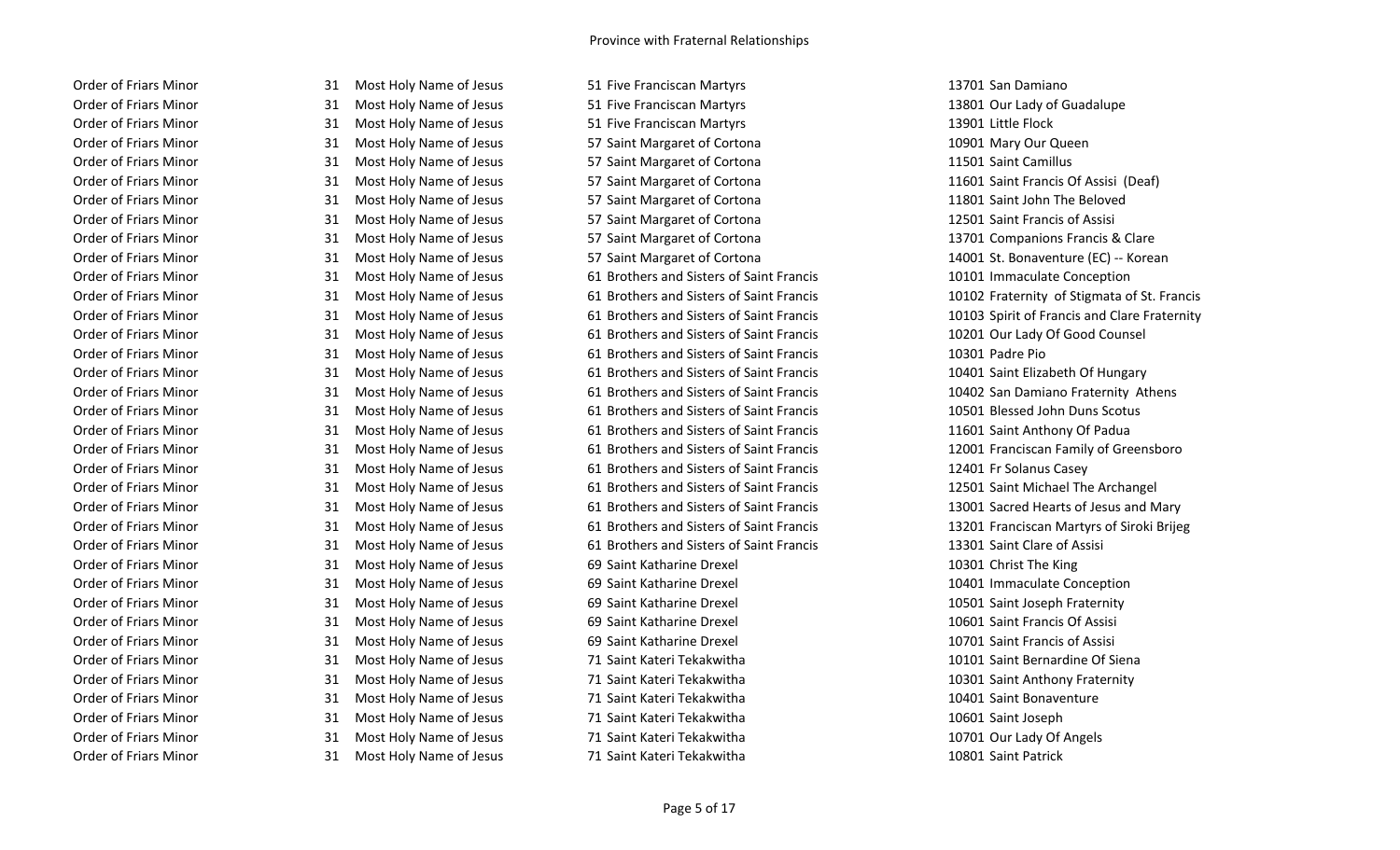Order of Friars Minor **31 Most Holy Name of Jesus** 71 Saint Kateri Tekakwitha 11201 Saint Francis Order of Friars Minor 31 Most Holy Name of Jesus 71 Saint Kateri Tekakwitha 11401 Saint Stephen Order of Friars Minor **31 Most Holy Name of Jesus** 71 Saint Kateri Tekakwitha 11501 Saint Peter Order of Friars Minor **31 Most Holy Name of Jesus** 71 Saint Kateri Tekakwitha 11701 Immaculate Heart Of Mary Order of Friars Minor **31 Most Holy Name of Jesus** 71 Saint Kateri Tekakwitha 13601 Saint Pius X Order of Friars Minor 31 Most Holy Name of Jesus 71 Saint Kateri Tekakwitha 14501 Saint Elizabeth Of Hungary Order of Friars Minor **31 Most Holy Name of Jesus** 71 Saint Kateri Tekakwitha 14901 St. Irenaeus Fraternity Order of Friars Minor **31 Most Holy Name of Jesus** 76 Father Solanus Casey 10201 Holy Spirit Order of Friars Minor 31 Most Holy Name of Jesus 76 Father Solanus Casey 10401 Our Lady Of The Angels Order of Friars Minor 31 Most Holy Name of Jesus 76 Father Solanus Casey 10701 Saint Francis Of Peace Order of Friars Minor **31 Most Holy Name of Jesus** 76 Father Solanus Casey **14601** St. Elizabeth Seton Order of Friars Minor **31 Most Holy Name of Jesus** 77 Our Lady of the Angels 10101 Saint Anne Order of Friars Minor **31 Most Holy Name of Jesus** 77 Our Lady of the Angels 10201 Assumption Order of Friars Minor **31 Most Holy Name of Jesus** 77 Our Lady of the Angels 10301 Saint Benedict The Moor Order of Friars Minor **31 Most Holy Name of Jesus 77 Our Lady of the Angels** 10501 Saint Francis Of Assisi Order of Friars Minor 31 Most Holy Name of Jesus 77 Our Lady of the Angels 10801 Saint Francis Of Assisi Order of Friars Minor **31 Most Holy Name of Jesus** 77 Our Lady of the Angels 11201 Most Holy Name of Jesus 11201 Most Holy Name of Jesus Order of Friars Minor **31 Most Holy Name of Jesus** 77 Our Lady of the Angels 11501 Saint Thomas More Order of Friars Minor **31 Most Holy Name of Jesus** 77 Our Lady of the Angels 11701 La Verna Order of Friars Minor 31 Most Holy Name of Jesus 77 Our Lady of the Angels 12001 Saint Mary Of The Angels Order of Friars Minor **31 Most Holy Name of Jesus** 78 Saint Elizabeth of Hungary 10101 Saint Anthony Order of Friars Minor **31 Most Holy Name of Jesus** 78 Saint Elizabeth of Hungary 10201 Saint Anthony Order of Friars Minor 31 Most Holy Name of Jesus 78 Saint Elizabeth of Hungary 10301 Saint Francis Of The Cape Order of Friars Minor 31 Most Holy Name of Jesus 78 Saint Elizabeth of Hungary 10601 Saint John The Baptist Order of Friars Minor **31 Most Holy Name of Jesus** 78 Saint Elizabeth of Hungary 10801 Blessed Lucius 10801 Blessed Lucius Order of Friars Minor **31 Most Holy Name of Jesus** 78 Saint Elizabeth of Hungary 10901 Mary Queen Of Peace Order of Friars Minor **31 Most Holy Name of Jesus** 78 Saint Elizabeth of Hungary 11101 Saint Mary Portiuncula Order of Friars Minor 31 Most Holy Name of Jesus 78 Saint Elizabeth of Hungary 11501 Sowers Of The Word Order of Friars Minor 31 Most Holy Name of Jesus 78 Saint Elizabeth of Hungary 12001 Saint Francis & Clare Order of Friars Minor **31 Most Holy Name of Jesus** 78 Saint Elizabeth of Hungary 15601 St. Joseph Order of Friars Minor **31 Most Holy Name of Jesus 79 Tau Cross** 10101 Holy Child Jesus 10101 Holy Child Jesus Order of Friars Minor **31 Most Holy Name of Jesus** 79 Tau Cross 10401 New Pentecost 10401 New Pentecost Order of Friars Minor **31 Most Holy Name of Jesus** 79 Tau Cross 79 Tau Cross 10501 Poor Clare Order of Friars Minor **31 Most Holy Name of Jesus 79 Tau Cross** 10601 Cure Of Ars 10601 Cure Of Ars

Order of Friars Minor **31 Most Holy Name of Jesus** 71 Saint Kateri Tekakwitha 11101 Saint Thomas More

Order of Friars Minor 31 Most Holy Name of Jesus 77 Our Lady of the Angels 11001 St. John Vianney-St. Elizabeth of Hungary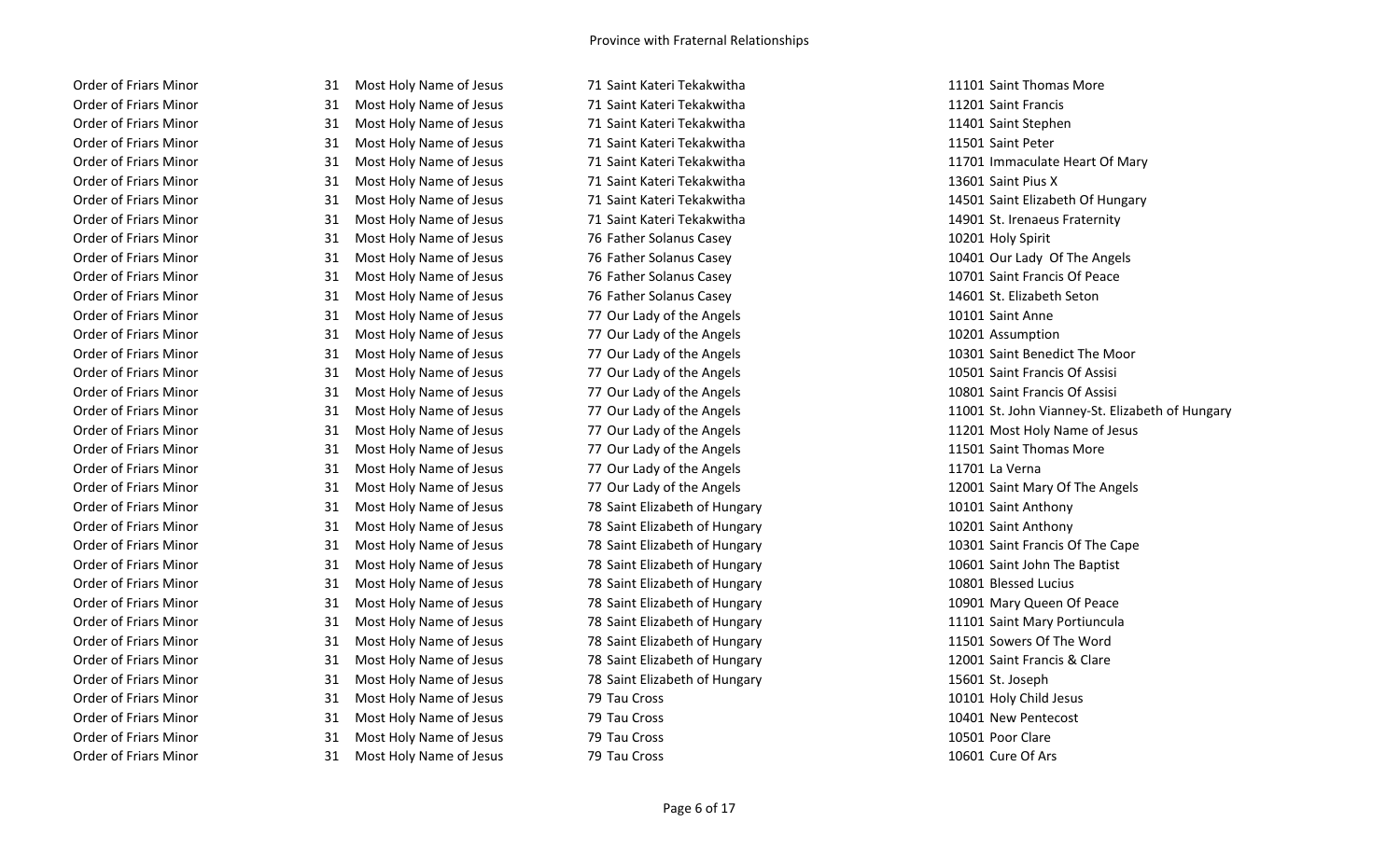- 
- 

Order of Friars Minor **10301 Immaculate Conception** 40 Saint John the Baptist 56 Divine Mercy 10301 Immaculate Conception Order of Friars Minor **10801** Saint John the Baptist 56 Divine Mercy 10801 Saint Louis the King Order of Friars Minor **11101 Saint John the Baptist** 56 Divine Mercy 156 Divine Mercy 11101 Saint Joseph Order of Friars Minor **11501** Saint John the Baptist 56 Divine Mercy 11501 Saint Joseph Order of Friars Minor **12801 Saint John the Baptist** 56 Divine Mercy **12801 San Damiano** 12801 San Damiano Order of Friars Minor **14301 Saint John the Baptist** 56 Divine Mercy 156 Divine Mercy 14301 Saint Thomas More Order of Friars Minor **10701 Saint John the Baptist** 60 Saint Joan of Arc 10701 Saint Teresa Of Avila Order of Friars Minor **10901 Sts. Francis And Clare** 60 Saint Joan of Arc 10901 Sts. Francis And Clare Order of Friars Minor **11101 Saint John the Baptist** 60 Saint Joan of Arc 11101 Saint Marianne Cope Order of Friars Minor **11301 Annunciation** 40 Saint John the Baptist 60 Saint Joan of Arc 11301 Annunciation Order of Friars Minor **40 Saint John the Baptist** 60 Saint Joan of Arc 11401 Saint Thomas More Order of Friars Minor **11901** Saint John the Baptist 60 Saint Joan of Arc 11901 Saint Joseph Order of Friars Minor **12301 Our Lady of the Pearl** 40 Saint John the Baptist 60 Saint Joan of Arc 12301 Our Lady of the Pearl Order of Friars Minor **10401 Saint John the Baptist** 63 Franciscans of the Prairie 10401 Sacred Heart Order of Friars Minor **10101** Little Portion 10101 Little Portion Order of Friars Minor **10701** Saint John the Baptist 64 Holy Trinity 10701 Saint Anthony Order of Friars Minor **10901 Our Lady of the Angels** 64 Holy Trinity 10901 Our Lady of the Angels Order of Friars Minor **10902 Saint John the Baptist** 64 Holy Trinity **10902 Saint Michael** 10902 Saint Michael

Order of Friars Minor **38 Saint Casimir** 38 Saint Casimir 78 Saint Elizabeth of Hungary 11701 St. Francis of Assisi Order of Friars Minor **38 Saint Casimir** 38 Saint Casimir 78 Saint Elizabeth of Hungary 14601 Holy Family Family

Order of Friars Minor 38 Saint Casimir 78 Saint Elizabeth of Hungary 14501 Seven Joys Of The BVM Order of Friars Minor 38 Saint Casimir 138 Saint Casimir 14701 Saint Michael & 9 Choirs Angels

Order of Friars Minor **12201 Saint John the Baptist** 156 Divine Mercy 12201 Saint Elizabeth Of Hungary Order of Friars Minor **12301 Saint John the Baptist** 56 Divine Mercy 12301 Saint Anthony of Padua Order of Friars Minor **10101 Saint John the Baptist** 60 Saint Joan of Arc 10101 Saint John The Evangelist Order of Friars Minor **10301 Our Lady's Little Portion** 60 Saint Joan of Arc 10301 Our Lady's Little Portion Order of Friars Minor **11201 Sammer Corporation** 40 Saint John the Baptist 60 Saint Joan of Arc 11201 San Damiano, Kinder, La Order of Friars Minor **11501 Saint John the Baptist** 60 Saint Joan of Arc 11501 Saint Maximillian Kolbe Order of Friars Minor **12201 St. Pio of Pietrelcina Fraternity** 60 Saint Joan of Arc 12201 St. Pio of Pietrelcina Fraternity Order of Friars Minor **10101 Saint John the Baptist** 63 Franciscans of the Prairie 10101 Saint Margaret of Cortona Order of Friars Minor **10801 Saint John the Baptist** 64 Holy Trinity **10801 Saint Margaret of Cortona** Order of Friars Minor **11201 Saint John the Baptist** 64 Holy Trinity 11201 Saint Catherine of Bologna Order of Friars Minor **11301 Saint John the Baptist** 64 Holy Trinity **11301 Saint Elizabeth of Hungary** 11301 Saint Elizabeth of Hungary Order of Friars Minor **11401 Saint John the Baptist** 64 Holy Trinity 11401 Saint Leonard of Port Maurice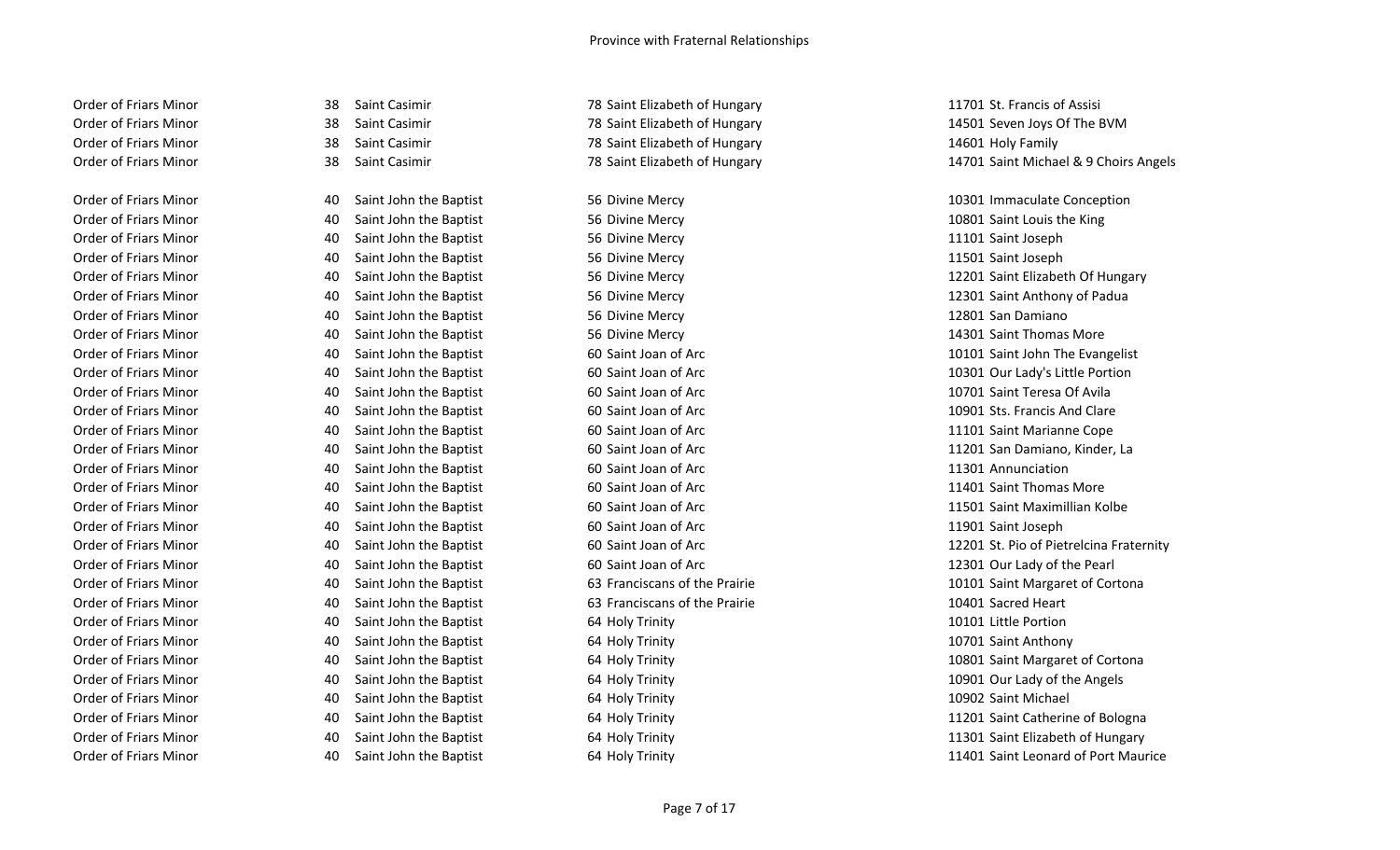| Order of Friars Minor |
|-----------------------|
| Order of Friars Minor |
| Order of Friars Minor |
| Order of Friars Minor |
| Order of Friars Minor |
| Order of Friars Minor |
| Order of Friars Minor |
| Order of Friars Minor |
| Order of Friars Minor |
| Order of Friars Minor |
| Order of Friars Minor |
| Order of Friars Minor |
| Order of Friars Minor |
| Order of Friars Minor |
| Order of Friars Minor |

ACC Saint John the Baptist **64 Holy Trinity** 11501 Saint Stephen AO Saint John the Baptist **64 Holy Trinity** 11801 Our Lady of Mercy AO Saint John the Baptist **64 Holy Trinity** 64 Holy Trinity 12501 Saint Pio of Pietrelcina AO Saint John the Baptist **66 Our Lady of Indiana** 10501 Holy Family Family According Saint John the Baptist **66 Our Lady of Indiana** 10601 Saint Boniface 10601 Saint Boniface AO Saint John the Baptist **66 Our Lady of Indiana** 10701 Immaculate Conception AO Saint John the Baptist **66 Our Lady of Indiana** 11601 Little Portion of St. Francis Order of Friars Minor 40 Saint John the Baptist 67 Los Tres Companeros/The Three Companions 12001 Saint Angela ACC Saint John the Baptist **68 Lady Poverty** 13001 Saint Anthony ACC Saint John the Baptist **68 Lady Poverty** 13101 Canticles Of The Son AO Saint John the Baptist **69 Saint Katharine Drexel 13501 Holy Cross** 13501 Holy Cross AO Saint John the Baptist **69 Saint Katharine Drexel** 13801 Sts Cyril & Methodius AO Saint John the Baptist **69 Saint Katharine Drexel** 13901 Saint Francis AOC Saint John the Baptist **80 Juan de Padilla** 10601 Sacred Heart 10601 Sacred Heart ACC Saint John the Baptist **80 Juan de Padilla** 10901 St Anthony Order of Friars Minor **10101 Saint Anthony Of Padua (V)** S2 Saint Francis 10101 Saint Anthony Of Padua (V) Order of Francis 10101 Saint Anthony Of Padua (V) Order of Friars Minor 45 Saint Barbara 52 Saint Francis 10201 Saint Padre Pio Order of Friars Minor 45 Saint Barbara 52 Saint Francis 10301 Saint Francis Order of Friars Minor 45 Saint Barbara 52 Saint Francis 10601 Saint Joseph Order of Friars Minor **10701 Santo Toribio (S)** Created by Assemblance 10701 Santo Toribio (S) Order of Friars Minor **10901 Immaculate Conception** 45 Saint Barbara 52 Saint Francis 10901 Immaculate Conception Order of Friars Minor **11001 Nuestra Senora De Los Angeles (S)** Saint Barbara 52 Saint Francis 11001 Nuestra Senora De Los Angeles (S) Order of Friars Minor **11101 San Juan Capistrano** 45 Saint Barbara 52 Saint Francis 11101 San Juan Capistrano Order of Friars Minor 45 Saint Barbara 52 Saint Francis 11201 San Luis Rey Order of Friars Minor **11301 Saint Barbara** 15 Saint Barbara 15 Saint Francis 11301 Saint Bonaventure Order of Friars Minor 45 Saint Barbara 52 Saint Francis 11401 Saint Clare (V) Order of Friars Minor **12401 Saint Barbara** 12401 Saint Barbara 52 Saint Francis 12401 Saint Louis The King Order of Friars Minor **12801 Our Lady Of Guadalupe** 52 Saint Francis 12801 Our Lady Of Guadalupe Order of Friars Minor **13201 Saint Access 13201 Saint Maximilian Kolbe** 52 Saint Francis 13201 Saint Maximilian Kolbe Order of Friars Minor **13501 Saint Barbara** 15501 Saint Barbara 13501 Saint Clare (K) Order of Friars Minor 45 Saint Barbara 52 Saint Francis 13601 San Lorenzo Ruiz Order of Friars Minor **13701 Saint Barbara** 45 Saint Barbara 52 Saint Francis 13701 Saint Diego (K) Order of Friars Minor **13901 St. Clare of Westminster (K)** Clare 6 Westminster (K) Clare of Westminster (K)

Order of Friars Minor 45 Saint Barbara 52 Saint Francis 11501 Saint Francis Fraternity at Anaheim (K) Order of Friars Minor **13801 Barbara** 45 Saint Barbara 13801 Blessed Luchesius & Bounadonna (K)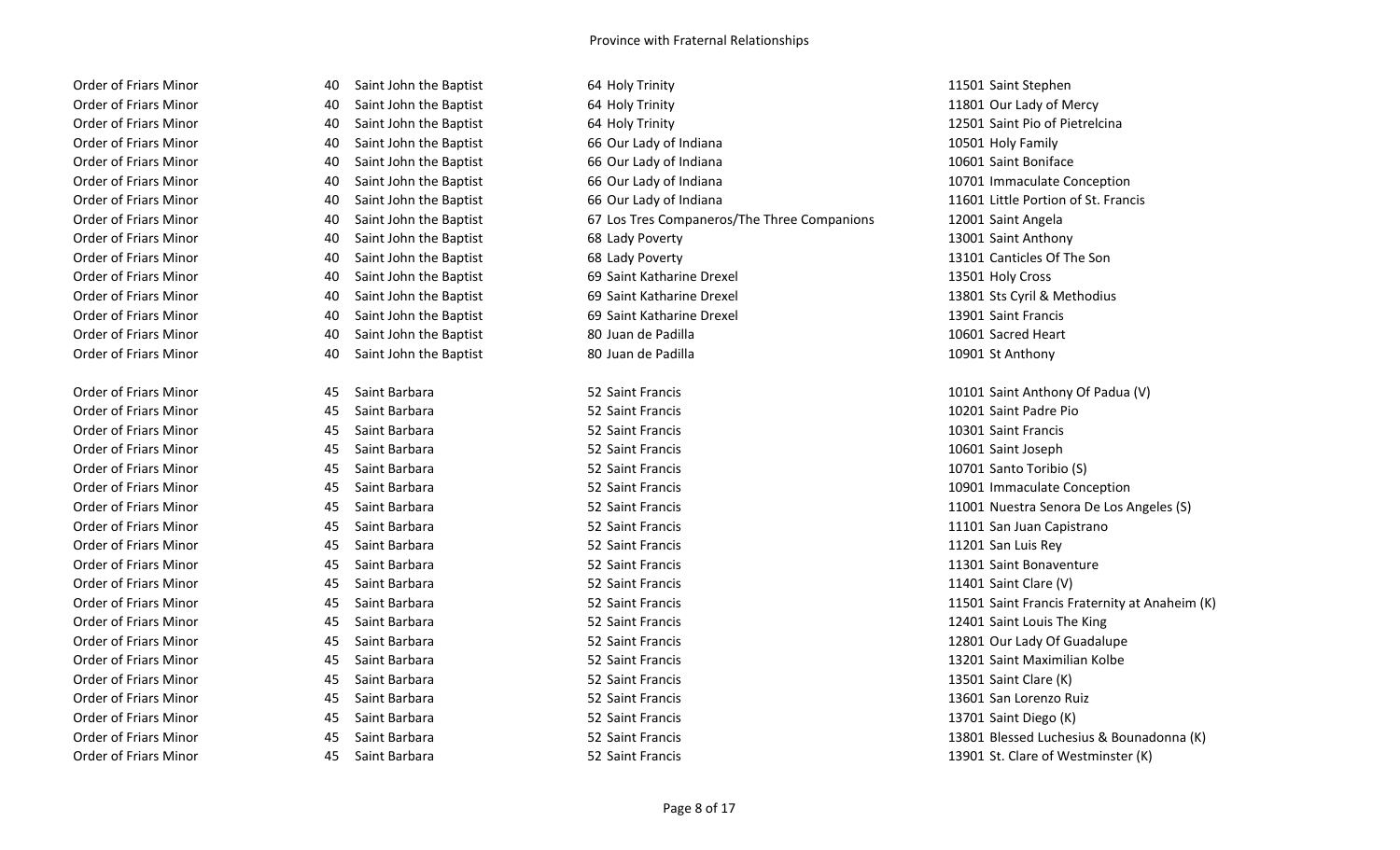| Order of Friars Minor        |
|------------------------------|
| Order of Friars Minor        |
| Order of Friars Minor        |
| Order of Friars Minor        |
| Order of Friars Minor        |
| Order of Friars Minor        |
| <b>Order of Friars Minor</b> |
| <b>Order of Friars Minor</b> |
| <b>Order of Friars Minor</b> |
| Order of Friars Minor        |
| Order of Friars Minor        |
| <b>Order of Friars Minor</b> |
| <b>Order of Friars Minor</b> |
| <b>Order of Friars Minor</b> |
| Order of Friars Minor        |
| Order of Friars Minor        |
| <b>Order of Friars Minor</b> |
| Order of Friars Minor        |
| <b>Order of Friars Minor</b> |
| Order of Friars Minor        |
| Order of Friars Minor        |
| Order of Friars Minor        |
| <b>Order of Friars Minor</b> |
| <b>Order of Friars Minor</b> |
| Order of Friars Minor        |
| Order of Friars Minor        |
| Order of Friars Minor        |
| <b>Order of Friars Minor</b> |
| Order of Friars Minor        |
| Order of Friars Minor        |
| Order of Friars Minor        |
| <b>Order of Friars Minor</b> |
| Order of Friars Minor        |
| <b>Order of Friars Minor</b> |
| Order of Friars Minor        |
| Order of Friars Minor        |

| 15 | Saint Barbara           |
|----|-------------------------|
| 15 | Saint Barbara           |
| 15 | Saint Barbara           |
| 15 | Saint Barbara           |
| 15 | Saint Barbara           |
| 15 | Saint Barbara           |
| 15 | Saint<br>Barbara        |
| 15 | Saint<br>Barbara        |
| 15 | Saint<br>Barbara        |
| 15 | Saint<br>Barbara        |
| 15 | Saint<br>Barbara        |
| 15 | Saint<br>Barbara        |
| 15 | Saint<br>Barbara        |
| 15 | Saint Barbara           |
| 15 | Saint<br>Barbara        |
| 15 | Saint<br>Barbara        |
| 15 | Saint<br>Barbara        |
| 15 | Saint<br>Barbara        |
| 15 | Saint<br>Barbara        |
| 15 | Saint<br>Barbara        |
| 15 | Saint<br>Barbara        |
| 15 | Saint<br>Barbara        |
| 15 | Saint<br><b>Barbara</b> |
| 15 | Saint<br>Barbara        |
| 15 | Saint<br>Barbara        |
| 15 | Saint<br>Barbara        |
| 15 | Saint<br>Barbara        |
| 15 | Saint<br>Barbara        |
| 15 | Saint<br>Barbara        |
| 15 | Saint Barbara           |
| 15 | Saint<br>Barbara        |
| 15 | Saint Barbara           |
| 15 | Saint<br>Barbara        |
| 15 | Saint<br>Barbara        |
| 15 | Saint Barbara           |
| 15 | Saint<br><b>Barbara</b> |

Absolut Barbara 10101 Little Portion 53 Blessed Junipero Serra 10101 Little Portion Order of Friars Minor 45 Saint Barbara 53 Blessed Junipero Serra 10201 Saint Joseph 53 Blessed Junipero Serra 10301 Saint Thomas More Order of Friars Minor 45 Saint Barbara 53 Blessed Junipero Serra 10901 Saint Elizabeth Order of Friars Minor 45 Saint Barbara 53 Blessed Junipero Serra 11001 Mount Alverno Order of Friars Minor 45 Saint Barbara 53 Blessed Junipero Serra 11201 San Juan Bautista Order of Friars Minor 45 Saint Barbara 53 Blessed Junipero Serra 11901 Sacred Heart 53 Blessed Junipero Serra 12201 Saint Michael 53 Blessed Junipero Serra 12601 Saint Mary Order of Friars Minor 45 Saint Barbara 53 Blessed Junipero Serra 12701 Junipero Serra Order of Friars Minor 45 Saint Barbara 53 Blessed Junipero Serra 12901 Saint Francis Order of Friars Minor 45 Saint Barbara 53 Blessed Junipero Serra 14501 Il Poverello Absolut Barbara 14601 Saint Barbara 53 Blessed Junipero Serra 14601 Sung Antonio Absorphin Latin Minor 53 Blessed Junipero Serra 14701 Santisima Trinidad 14701 Santisima Trinidad Absolut Barbara 11301 Saint Barbara 54 Troubadours of Peace 11301 Saint Clare Order of Friars Minor 45 Saint Barbara 54 Troubadours of Peace 11401 Poverello

Absolut Barbara Christian Mary Kolbe (K) 52 Saint Francis 14001 St. Maximilian Mary Kolbe (K) Absolut Barbara Corder of Mary (S) Saint Francis 14101 Immaculate Heart of Mary (S) Order of Friars Minor 45 Saint Barbara 52 Saint Francis 14201 St. Francis & St. Clare Absolut Barbara 10501 Saint Barbara 53 Blessed Junipero Serra 10501 Saint John the Baptist 53 Blessed Junipero Serra **65 Saint Barbara 53 Blessed Junipero Serra 63 Saint Barbara 11501 San Pedro Bautista y Companeros -**53 Blessed Junipero Serra 11601 Saint Francis of Assisi Order of Friars Minor 45 Saint Barbara 53 Blessed Junipero Serra 11701 Saint Anthony of Padua Order of Friars Minor 45 Saint Barbara 53 Blessed Junipero Serra 12001 Junipero Serra of Carmel Order of Friars Minor 45 Saint Barbara 53 Blessed Junipero Serra 12203 St. Michael (satellite) Absolut Barbara Corder of Assisi Assemblance of Assisi Assemblance Serra 14101 Blessed Giles of Assisi Order of Friars Minor 45 Saint Barbara 53 Blessed Junipero Serra 14801 Saints Francis & Clare Absolut Barbara Corder of the Redwoods 53 Blessed Junipero Serra 14901 Br. Juniper of the Redwoods Absolut Barbara 10601 Saint Francis Of Assisi 10601 Saint Francis Of Assisi Ab Saint Barbara **54 Troubadours of Peace** 11001 Saint John-Reactivating 34 Troubadours of Peace 11001 Saint John-Reactivating Absolut Barbara **54 Troubadours of Peace** 64 Troubadours of Peace 64 Troubadours of Peace 11501 Servants Of The Lord Absolut Barbara Assisition of Troubadours of Peace 11701 Saint Francis of Assisi Order of Friars Minor 45 Saint Barbara 54 Troubadours of Peace 11801 Saint Frances Cabrini According to Transmitted Coronavia S4 Troubadours of Peace 12001 San Damiano - reactivating 12001 San Damiano - reactivating 54 Troubadours of Peace 12101 Our Lady Of The Arctic Order of Friars Minor **12201 Mary Queen Of Angels** 34 Saint Barbara 54 Troubadours of Peace 12201 Mary Queen Of Angels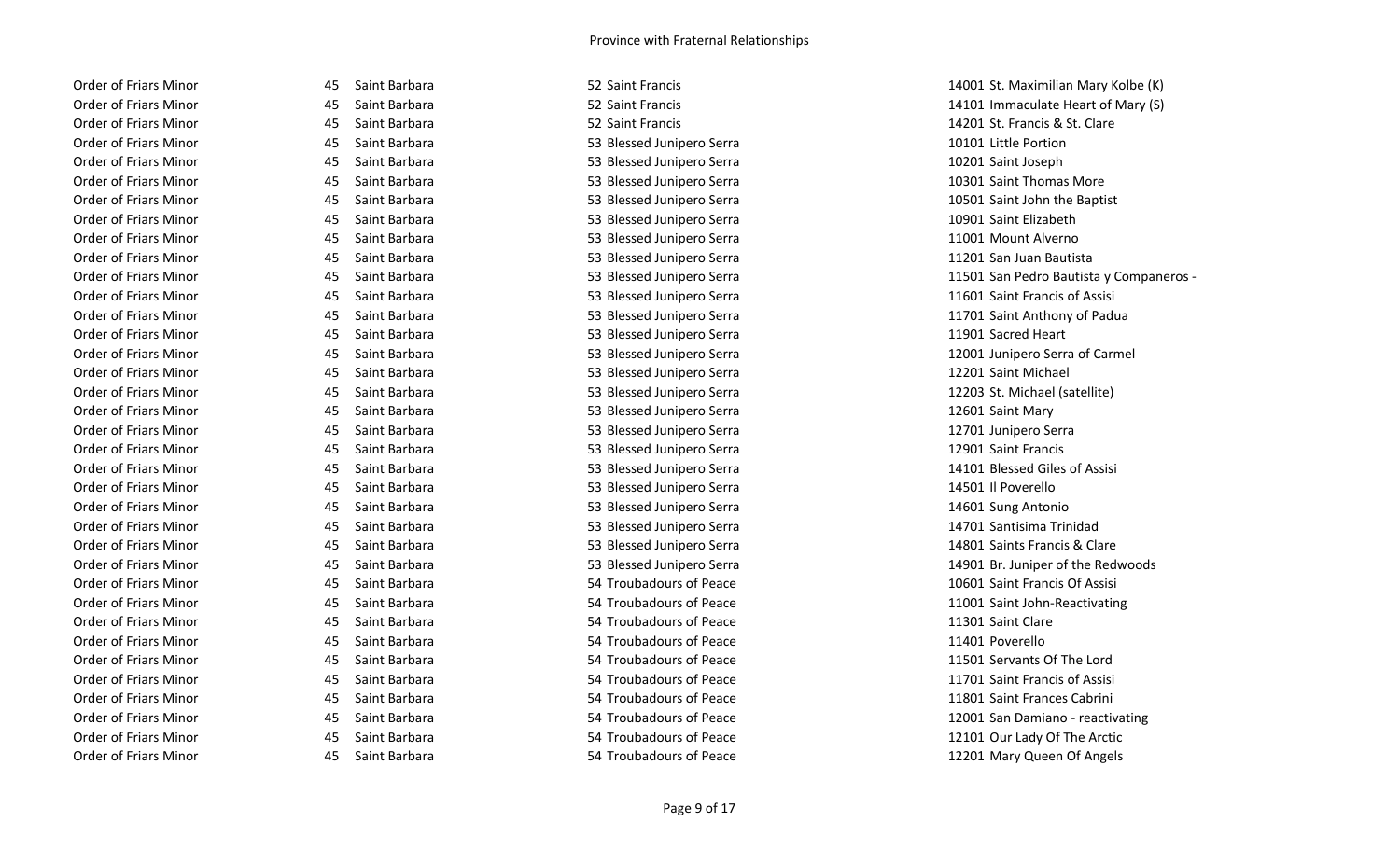| Order of Friars Minor |
|-----------------------|
| Order of Friars Minor |
| Order of Friars Minor |
| Order of Friars Minor |
| Order of Friars Minor |
| Order of Friars Minor |
| Order of Friars Minor |
| Order of Friars Minor |
|                       |
|                       |

| <b>Order of Friars Minor</b> | 45 | Saint Barbara               | 54 Troubadours of Peace   | 12301 Holy Trinity                      |
|------------------------------|----|-----------------------------|---------------------------|-----------------------------------------|
| <b>Order of Friars Minor</b> | 45 | Saint Barbara               | 54 Troubadours of Peace   | 54108 Saint Francis of the Rogue Valley |
| <b>Order of Friars Minor</b> | 45 | Saint Barbara               | 58 Saint Thomas More      | 10101 Saint Francis                     |
| Order of Friars Minor        | 45 | Saint Barbara               | 58 Saint Thomas More      | 10201 Saint Anthony                     |
| Order of Friars Minor        | 45 | Saint Barbara               | 58 Saint Thomas More      | 10701 Our Lady Of The Rosary            |
| Order of Friars Minor        | 45 | Saint Barbara               | 58 Saint Thomas More      | 10901 Saint Margaret Of Cortona         |
| <b>Order of Friars Minor</b> | 45 | Saint Barbara               | 58 Saint Thomas More      | 11501 Saint Clare                       |
| <b>Order of Friars Minor</b> | 45 | Saint Barbara               | 60 Saint Joan of Arc      | 12501 Sacred Heart Fraternity           |
| Order of Friars Minor        | 47 | The Assumption B.V.M. (OFM) | 56 Divine Mercy           | 11301 Our Mother Of Sorrows             |
| Order of Friars Minor        | 47 | The Assumption B.V.M. (OFM) | 56 Divine Mercy           | 11302 Immaculate Heart Of Mary          |
| Order of Friars Minor        | 47 | The Assumption B.V.M. (OFM) | 56 Divine Mercy           | 12501 Saint Paschal                     |
| Order of Friars Minor        | 47 | The Assumption B.V.M. (OFM) | 56 Divine Mercy           | 12701 Saint Isidore                     |
| <b>Order of Friars Minor</b> | 47 | The Assumption B.V.M. (OFM) | 56 Divine Mercy           | 13001 Our Lady Of Mount Carmel          |
| Order of Friars Minor        | 47 | The Assumption B.V.M. (OFM) | 56 Divine Mercy           | 13101 Our Lady Of Mt. Carmel-Gaylord    |
| Order of Friars Minor        | 47 | The Assumption B.V.M. (OFM) | 59 Mother Cabrini         | 10901 Saint Bernardine Of Siena         |
| Order of Friars Minor        | 47 | The Assumption B.V.M. (OFM) | 65 La Verna               | 10101 Saint Ann                         |
| Order of Friars Minor        | 47 | The Assumption B.V.M. (OFM) | 65 La Verna               | 10201 Saint Peter                       |
| Order of Friars Minor        | 47 | The Assumption B.V.M. (OFM) | 65 La Verna               | 10301 Saint Paschal Baylon              |
| Order of Friars Minor        | 47 | The Assumption B.V.M. (OFM) | 65 La Verna               | 13501 Saint Clare                       |
| Order of Friars Minor        | 47 | The Assumption B.V.M. (OFM) | 65 La Verna               | 13601 Portiuncula                       |
| Order of Friars Minor        | 47 | The Assumption B.V.M. (OFM) | 66 Our Lady of Indiana    | 10901 Our Lady Of Lourdes               |
| Order of Friars Minor        | 47 | The Assumption B.V.M. (OFM) | 66 Our Lady of Indiana    | 12601 Saint Mary Of The Angels          |
| Order of Friars Minor        | 47 | The Assumption B.V.M. (OFM) | 69 Saint Katharine Drexel | 10901 Poverello                         |
| <b>Order of Friars Minor</b> | 47 | The Assumption B.V.M. (OFM) | 69 Saint Katharine Drexel | 15001 Holy Dormition                    |
| Order of Friars Minor        | 47 | The Assumption B.V.M. (OFM) | 76 Father Solanus Casey   | 11001 Sacred Heart Of Jesus             |
| Order of Friars Minor        | 47 | The Assumption B.V.M. (OFM) | 76 Father Solanus Casey   | 11101 Saint Cyril & Methodius           |
| Order of Friars Minor        | 47 | The Assumption B.V.M. (OFM) | 76 Father Solanus Casey   | 11201 Saint Stanislaus                  |
| Order of Friars Minor        | 47 | The Assumption B.V.M. (OFM) | 77 Our Lady of the Angels | 12801 Saint Stephen                     |
| Order of Friars Minor        | 47 | The Assumption B.V.M. (OFM) | 77 Our Lady of the Angels | 16601 Divine Mercy                      |

| Obedience                        | ID | <b>Province Name</b>       | rgn # Region Name | lcl t | <b>IclName</b>                |
|----------------------------------|----|----------------------------|-------------------|-------|-------------------------------|
| Order of Friars Minor Conventual |    | 26 Our Lady of Consolation | 55 Queen of Peace |       | 11001 Our Lady Of Consolation |
| Order of Friars Minor Conventual |    | 26 Our Lady of Consolation | 55 Queen of Peace |       | 11701 St. John XXIII, OFS     |
| Order of Friars Minor Conventual |    | 26 Our Lady of Consolation | 55 Queen of Peace |       | 12701 Saint Mary              |
| Order of Friars Minor Conventual |    | 26 Our Lady of Consolation | 55 Queen of Peace |       | 13701 St. John Paul II        |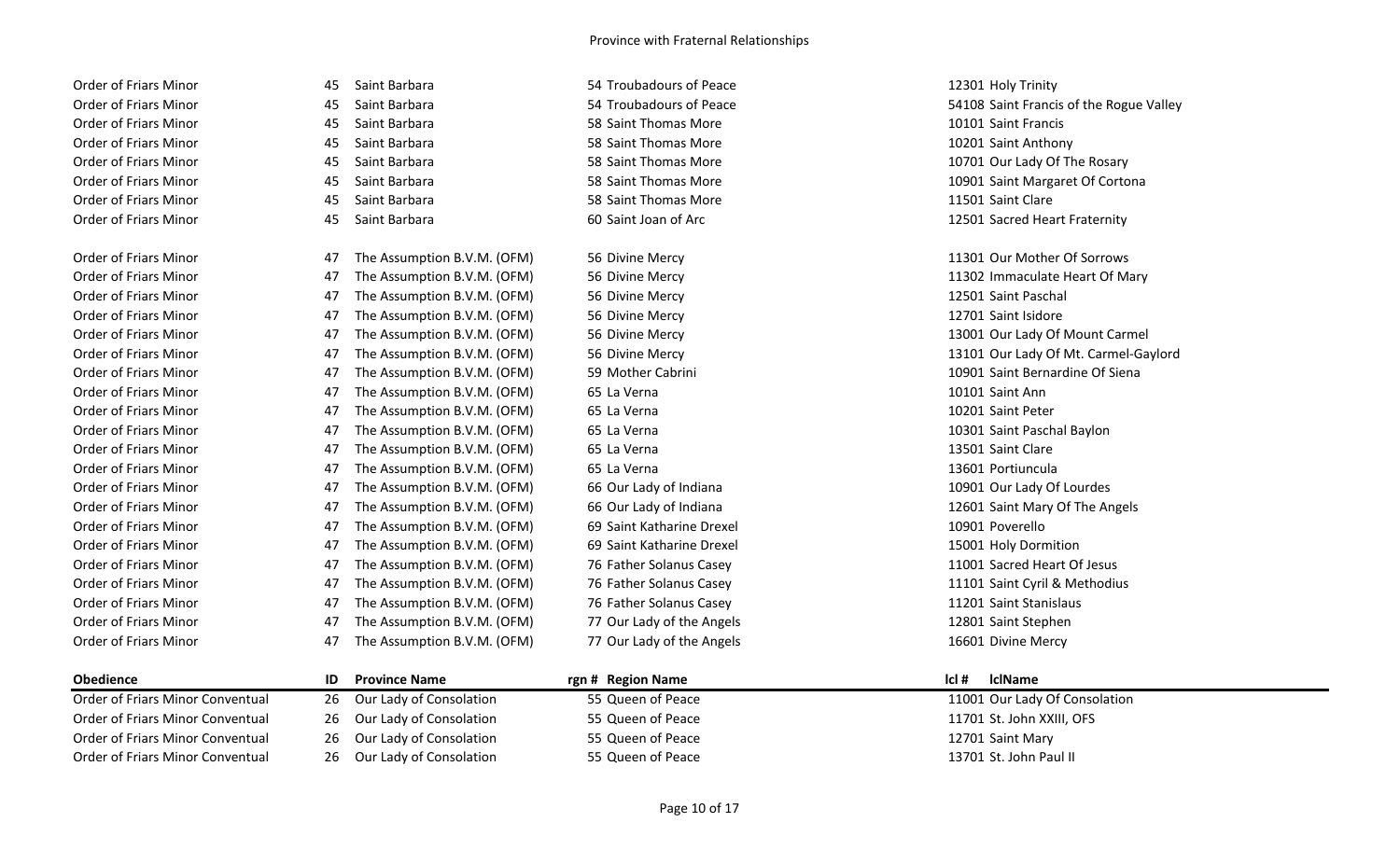Order of Friars Minor Conventual 37 Saint Bonaventure 59 Mother Cabrini 13001 Saint Anthony Of Padua Order of Friars Minor Conventual and 37 Saint Bonaventure 59 Mother Cabrini 13201 Saint Maximilian M. Kolbe Order of Friars Minor Conventual and 37 Saint Bonaventure 65 La Verna 1300 Saint Josaphat 13001 Saint Josaphat

Order of Friars Minor Conventual **42 Saint Joseph of Cupertino** 52 Saint Francis 11701 Holy Spirit 11701 Holy Spirit Order of Friars Minor Conventual **42 Saint Joseph of Cupertino** 52 Saint Francis 12201 Immaculata 12201 Immaculata Order of Friars Minor Conventual and A2 Saint Joseph of Cupertino 52 Saint Francis 12501 Saint Anthony Of Padua

Order of Friars Minor Conventual 48 Our Lady of the Angels (Conv) 57 Saint Margaret of Cortona 10801 Little Flower

- 
- 
- 
- 
- 
- 
- 
- 
- 
- 
- 
- 
- 
- 
- 
- 
- 
- 
- 
- 
- 
- 
- 
- 
- 
- 
- 
- 
- 
- Order of Friars Minor Conventual 48 Our Lady of the Angels (Conv) 50 Ohana 'O Ke Anuenue 10101 Saint Joseph
	-

Order of Friars Minor Conventual 26 Our Lady of Consolation 56 Divine Mercy 11001 Divine Providence Order of Friars Minor Conventual 26 Our Lady of Consolation 56 Divine Mercy 12101 Saint Clare Order of Friars Minor Conventual 26 Our Lady of Consolation 56 Divine Mercy 13401 Saint Bonaventure Order of Friars Minor Conventual 26 Our Lady of Consolation 59 Mother Cabrini 13101 Saint Francis Of Assisi Order of Friars Minor Conventual 26 Our Lady of Consolation 61 Brothers and Sisters of Saint Francis 11301 Saint Francis Of The Hills Order of Friars Minor Conventual 26 Our Lady of Consolation 61 Brothers and Sisters of Saint Francis 11401 Fraternity Of Brother Francis Order of Friars Minor Conventual 26 Our Lady of Consolation 61 Brothers and Sisters of Saint Francis 11501 Crucified Christ Order of Friars Minor Conventual 26 Our Lady of Consolation 61 Brothers and Sisters of Saint Francis 12201 The Five Georgia Martyrs Order of Friars Minor Conventual 26 Our Lady of Consolation 64 Holy Trinity 10301 Saint Boniface Order of Friars Minor Conventual 26 Our Lady of Consolation 64 Holy Trinity 10401 Saint Joseph Order of Friars Minor Conventual 26 Our Lady of Consolation 64 Holy Trinity 11202 Saint Joseph of Cupertino Order of Friars Minor Conventual 26 Our Lady of Consolation 64 Holy Trinity 12001 Our Lady and Saint Clare Order of Friars Minor Conventual 26 Our Lady of Consolation 64 Holy Trinity 12101 St Anthony of Padua Order of Friars Minor Conventual 26 Our Lady of Consolation 64 Holy Trinity 12201 Companions of Saint Francis and Saint Clare Order of Friars Minor Conventual 26 Our Lady of Consolation 66 Our Lady of Indiana 12401 St. Rose of Viterbo Order of Friars Minor Conventual 26 Our Lady of Consolation 70 Saint Maximilian Kolbe 11101 Saint Anthony Of Padua Order of Friars Minor Conventual 26 Our Lady of Consolation 70 Saint Maximilian Kolbe 11501 Saint Maximilian Mary Kolbe Order of Friars Minor Conventual 26 Our Lady of Consolation 70 Saint Maximilian Kolbe 11601 Saint Anthony Of Padua Order of Friars Minor Conventual 26 Our Lady of Consolation 20 Saint Maximilian Kolbe 11701 Saint Joseph Order of Friars Minor Conventual 26 Our Lady of Consolation 70 Saint Maximilian Kolbe 11801 Queen Of The Angels Order of Friars Minor Conventual 26 Our Lady of Consolation 70 Saint Maximilian Kolbe 11901 Saint John Vianney Order of Friars Minor Conventual 26 Our Lady of Consolation 70 Saint Maximilian Kolbe 13101 St. Michael the Archangel Order of Friars Minor Conventual 26 Our Lady of Consolation 75 Our Lady of Guadalupe - Empress of the Americas 10601 Mary Immaculate Order of Friars Minor Conventual 26 Our Lady of Consolation 75 Our Lady of Guadalupe - Empress of the Americas 10901 Saint Patrick

Order of Friars Minor Conventual 37 Saint Bonaventure 56 Divine Mercy 12401 Our Lady Queen Of Angels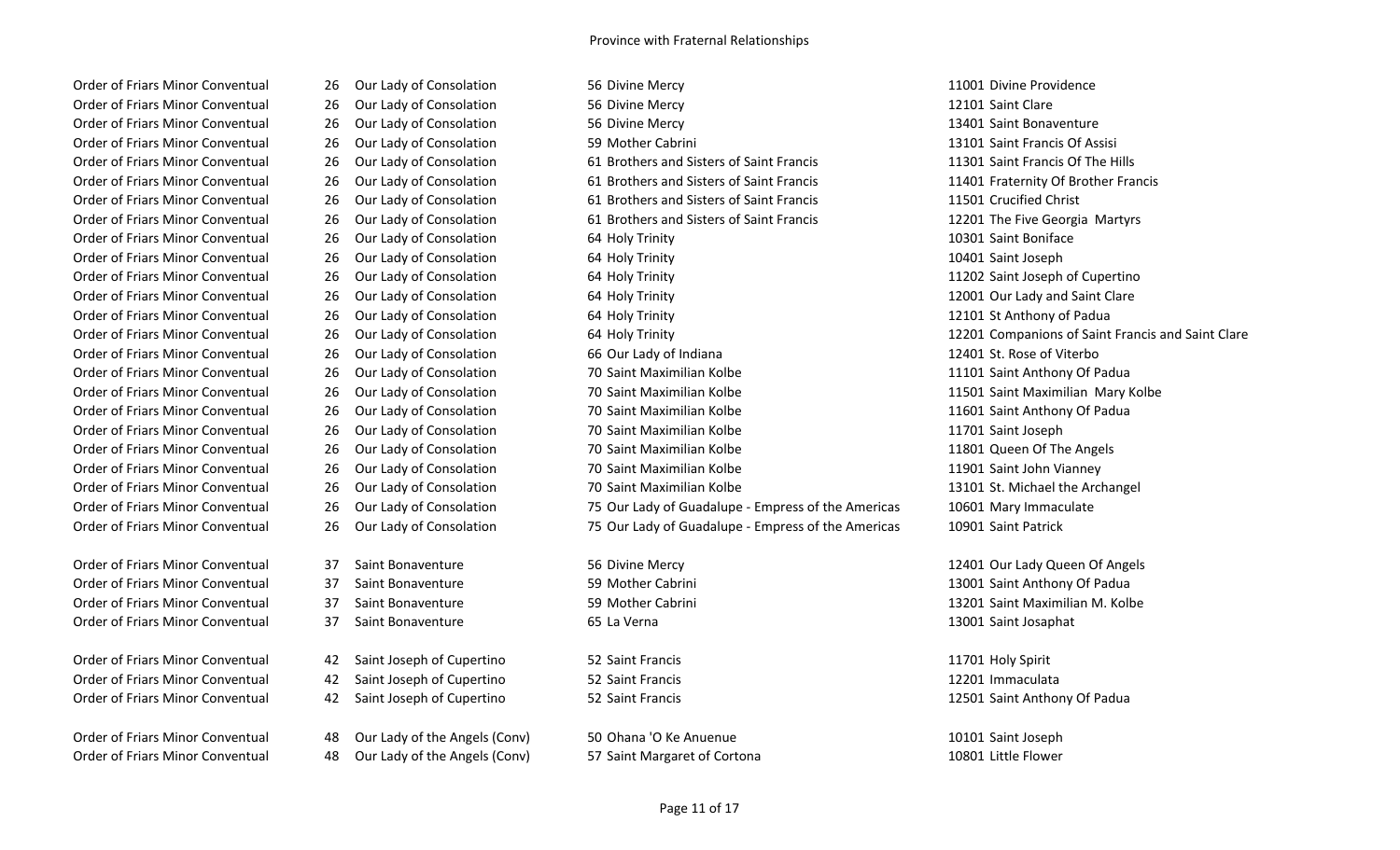| <b>Ohodionco</b>                 |    | <b>Drovince Name</b>          | ran # Dagian Nama                        |                                    |
|----------------------------------|----|-------------------------------|------------------------------------------|------------------------------------|
| Order of Friars Minor Conventual | 48 | Our Lady of the Angels (Conv) | 79 Tau Cross                             | 14501 Saint Adalbert               |
| Order of Friars Minor Conventual | 48 | Our Lady of the Angels (Conv) | 76 Father Solanus Casey                  | 14701 Saint Pio                    |
| Order of Friars Minor Conventual | 48 | Our Lady of the Angels (Conv) | 76 Father Solanus Casey                  | 14301 Rosa Mystica                 |
| Order of Friars Minor Conventual | 48 | Our Lady of the Angels (Conv) | 76 Father Solanus Casey                  | 14101 Saint Clare                  |
| Order of Friars Minor Conventual | 48 | Our Lady of the Angels (Conv) | 76 Father Solanus Casey                  | 13901 Sacred Heart of Jesus        |
| Order of Friars Minor Conventual | 48 | Our Lady of the Angels (Conv) | 76 Father Solanus Casey                  | 13801 Holy Spirit                  |
| Order of Friars Minor Conventual | 48 | Our Lady of the Angels (Conv) | 71 Saint Kateri Tekakwitha               | 15001 Holy Family Fraternity       |
| Order of Friars Minor Conventual | 48 | Our Lady of the Angels (Conv) | 71 Saint Kateri Tekakwitha               | 13301 Saint Joseph Cupertino       |
| Order of Friars Minor Conventual | 48 | Our Lady of the Angels (Conv) | 71 Saint Kateri Tekakwitha               | 13101 Saint Joseph                 |
| Order of Friars Minor Conventual | 48 | Our Lady of the Angels (Conv) | 71 Saint Kateri Tekakwitha               | 13001 St. Marianne Cope            |
| Order of Friars Minor Conventual | 48 | Our Lady of the Angels (Conv) | 71 Saint Kateri Tekakwitha               | 12301 Saint Thomas More            |
| Order of Friars Minor Conventual | 48 | Our Lady of the Angels (Conv) | 71 Saint Kateri Tekakwitha               | 12101 Saint Francis                |
| Order of Friars Minor Conventual | 48 | Our Lady of the Angels (Conv) | 71 Saint Kateri Tekakwitha               | 12001 Saint Elizabeth-Saint Louis  |
| Order of Friars Minor Conventual | 48 | Our Lady of the Angels (Conv) | 71 Saint Kateri Tekakwitha               | 10501 Saint Francis Of Assisi      |
| Order of Friars Minor Conventual | 48 | Our Lady of the Angels (Conv) | 69 Saint Katharine Drexel                | 14301 Blessed Sacrament            |
| Order of Friars Minor Conventual | 48 | Our Lady of the Angels (Conv) | 69 Saint Katharine Drexel                | 14001 Saint Joseph                 |
| Order of Friars Minor Conventual | 48 | Our Lady of the Angels (Conv) | 69 Saint Katharine Drexel                | 13701 Saint Casimir                |
| Order of Friars Minor Conventual | 48 | Our Lady of the Angels (Conv) | 69 Saint Katharine Drexel                | 13601 Queen Of Peace               |
| Order of Friars Minor Conventual | 48 | Our Lady of the Angels (Conv) | 69 Saint Katharine Drexel                | 11801 Spirit of St. Francis        |
| Order of Friars Minor Conventual | 48 | Our Lady of the Angels (Conv) | 69 Saint Katharine Drexel                | 11501 Saint Peter                  |
| Order of Friars Minor Conventual | 48 | Our Lady of the Angels (Conv) | 69 Saint Katharine Drexel                | 11401 Saint Maximilian Kolbe       |
| Order of Friars Minor Conventual | 48 | Our Lady of the Angels (Conv) | 68 Lady Poverty                          | 13201 Holy Spirit                  |
| Order of Friars Minor Conventual | 48 | Our Lady of the Angels (Conv) | 61 Brothers and Sisters of Saint Francis | 13401 St. Pio of Pietrelcina       |
| Order of Friars Minor Conventual | 48 | Our Lady of the Angels (Conv) | 61 Brothers and Sisters of Saint Francis | 12101 Saint Clare                  |
| Order of Friars Minor Conventual | 48 | Our Lady of the Angels (Conv) | 61 Brothers and Sisters of Saint Francis | 11801 Saint Thomas More            |
| Order of Friars Minor Conventual | 48 | Our Lady of the Angels (Conv) | 61 Brothers and Sisters of Saint Francis | 11101 Saint Joseph of Cupertino    |
| Order of Friars Minor Conventual | 48 | Our Lady of the Angels (Conv) | 61 Brothers and Sisters of Saint Francis | 10901 Our Lady of the Blessed Sacr |
| Order of Friars Minor Conventual | 48 | Our Lady of the Angels (Conv) | 61 Brothers and Sisters of Saint Francis | 10801 Fraternity of Saint Clare    |
| Order of Friars Minor Conventual | 48 | Our Lady of the Angels (Conv) | 61 Brothers and Sisters of Saint Francis | 10701 Saint Elizabeth Of Hungary   |
| Order of Friars Minor Conventual | 48 | Our Lady of the Angels (Conv) | 57 Saint Margaret of Cortona             | 13601 St. Padre Pio of Pietrelcina |
| Order of Friars Minor Conventual | 48 | Our Lady of the Angels (Conv) | 57 Saint Margaret of Cortona             | 13401 Immaculata                   |
| Order of Friars Minor Conventual | 48 | Our Lady of the Angels (Conv) | 57 Saint Margaret of Cortona             | 11201 Saint Joseph Cupertino       |
| Order of Friars Minor Conventual | 48 | Our Lady of the Angels (Conv) | 57 Saint Margaret of Cortona             | 11001 Saint Michael The Archangel  |
|                                  |    |                               |                                          |                                    |

| <b>Obedience</b>               | <b>Province Name</b> | rgn # Region Name            | Icl# | <b>IclName</b>     |
|--------------------------------|----------------------|------------------------------|------|--------------------|
| Order of Friars Minor Capuchin | Stigmata             | 57 Saint Margaret of Cortona |      | 12601 Sacred Heart |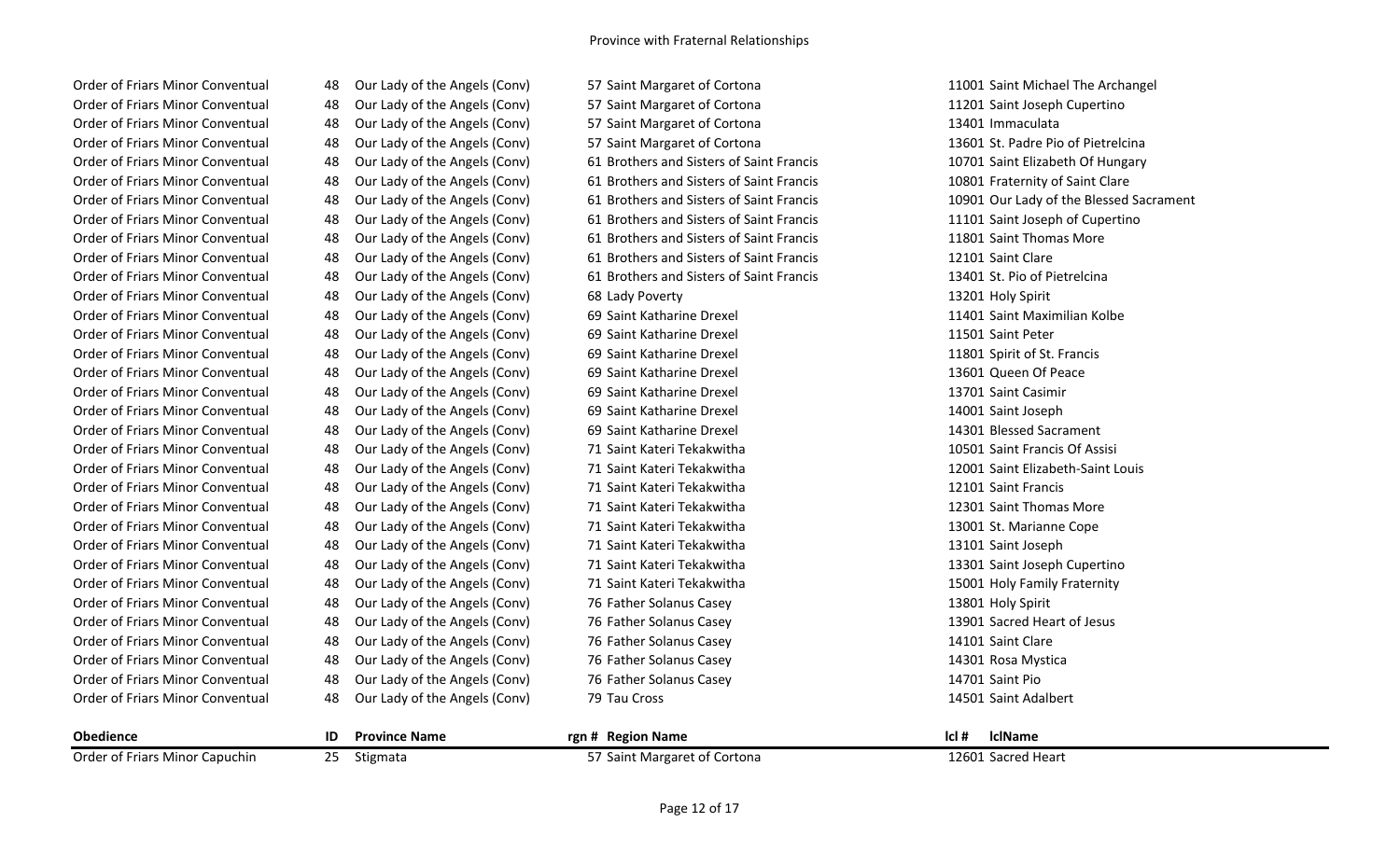Order of Friars Minor Capuchin 25 Stigmata 10601 Saint Maximilian Kolbe Fraternity Order of Friars Minor Capuchin 25 Stigmata 2008 12101 Saint Ratharine Drexel 22101 Saint Patrick Order of Friars Minor Capuchin 25 Stigmata 2008 12301 Saint Katharine Drexel 2301 Saint John Neumann Order of Friars Minor Capuchin 25 Stigmata 2001 12401 Holy Stigmata 69 Saint Katharine Drexel 2001 12401 Holy Stigmata Order of Friars Minor Capuchin 25 Stigmata 76 Father Solanus Casey 12401 Saint Fidelis Order of Friars Minor Capuchin 25 Stigmata 2002 120 and 27 Our Lady of the Angels 10601 Saint Francis Order of Friars Minor Capuchin 25 Stigmata 2008 1270 Urlady of the Angels 13701 Saint Francis Order of Friars Minor Capuchin 25 Stigmata 77 Our Lady of the Angels 13801 Saint Conrad of Parzham Order of Friars Minor Capuchin 25 Stigmata 2008 13901 San Damiano Order of Friars Minor Capuchin 25 Stigmata 77 Our Lady of the Angels 14301 Saint Anthony Of Padua Order of Friars Minor Capuchin 25 Stigmata 2008 13101 Immaculate Conception 2014

Order of Friars Minor Capuchin 34 Western America 52 Saint Francis 11801 Saint Francis (K) Order of Friars Minor Capuchin 34 Western America 52 Saint Francis 11901 Saint Francis Of Assisi

Order of Friars Minor Capuchin 36 Saint Augustine 57 Saint Margaret of Cortona 10301 Saint Francis Order of Friars Minor Capuchin 36 Saint Augustine 57 Saint Margaret of Cortona 11701 Saint Clare -- Korean Order of Friars Minor Capuchin 36 Saint Augustine 57 Saint Margaret of Cortona 12401 Mt. La Verna Order of Friars Minor Capuchin 36 Saint Augustine 57 Saint Margaret of Cortona 13001 Saint Thomas More Order of Friars Minor Capuchin 36 Saint Augustine 57 Saint Margaret of Cortona 13301 Saint Joseph Order of Friars Minor Capuchin 36 Saint Augustine 57 Saint Margaret of Cortona 14101 St Anthony of Padua Order of Friars Minor Capuchin and 36 Saint Augustine 10701 Alverno 68 Lady Poverty 10701 Alverno 10701 Alverno Order of Friars Minor Capuchin 36 Saint Augustine 68 Lady Poverty 10801 Saint Anthony Order of Friars Minor Capuchin 36 Saint Augustine 68 Lady Poverty 10901 Saint Augustine 10901 Saint Augustine Order of Friars Minor Capuchin 36 Saint Augustine 68 Lady Poverty 11101 Saint Francis Of Assisi Order of Friars Minor Capuchin 36 Saint Augustine 1990 1208 Lady Poverty 1990 11601 Padre Pio Order of Friars Minor Capuchin 36 Saint Augustine 68 Lady Poverty 11701 Portiuncula Order of Friars Minor Capuchin 36 Saint Augustine 68 Lady Poverty 11801 San Damiano Order of Friars Minor Capuchin and 36 Saint Augustine 1988 Cady Poverty 1998 Cady Poverty 11901 Stigmata Order of Friars Minor Capuchin 36 Saint Augustine 68 Lady Poverty 13901 Saint Alphonsus 13901 Saint Alphonsus

- 
- 

- 
- 
- 
- 
- 
- 
- 
- 
- 
- 
- 
- 
- 
- 
- 
- 
- 
- 

Order of Friars Minor Capuchin 36 Saint Augustine 10601 Blessed Giles/Saint Berard

Order of Friars Minor Capuchin 34 Western America 52 Saint Francis 12001 Saint Lawrence Of Brindisi

Order of Friars Minor Capuchin 36 Saint Augustine 57 Saint Margaret of Cortona 10201 Del Camino-Spanish Speaking Order of Friars Minor Capuchin 36 Saint Augustine 68 Lady Poverty 11301 Saint Lawrence of Brindisi Order of Friars Minor Capuchin 36 Saint Augustine 68 Lady Poverty 11401 Mary Queen Of Franciscans Order of Friars Minor Capuchin 36 Saint Augustine 68 Lady Poverty 13401 Immaculate Heart Of Mary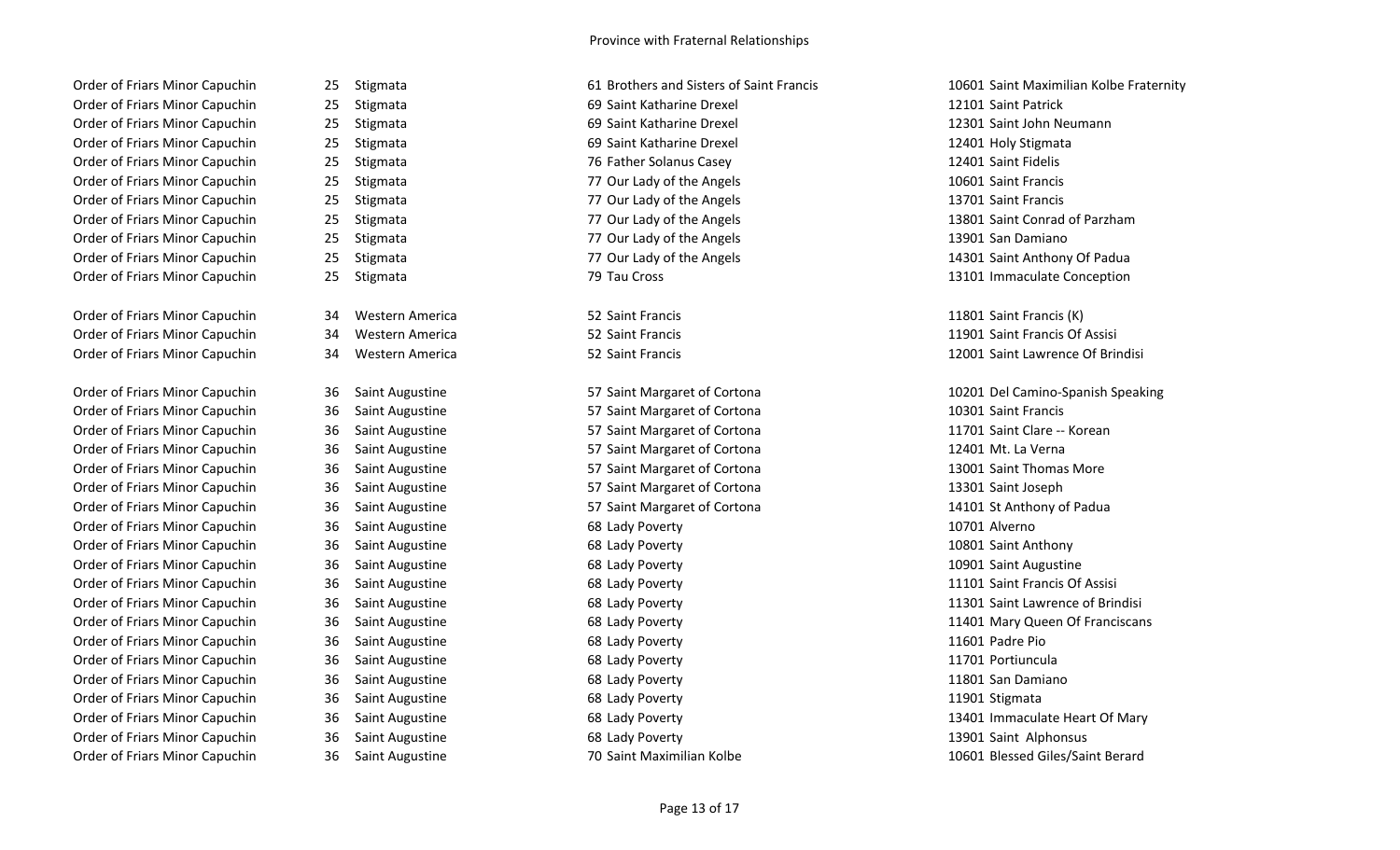Order of Friars Minor Capuchin 36 Saint Augustine 70 Saint Maximilian Kolbe 11001 Eucharistic Order of Friars Minor Capuchin 36 Saint Augustine 11201 Body Of Christ Order of Friars Minor Capuchin 36 Saint Augustine 11401 Saint Maximilian Kolbe 11401 Saint Joseph Order of Friars Minor Capuchin and 36 Saint Augustine 12001 Brother 13000 Brother Jacopa Order of Friars Minor Capuchin 36 Saint Augustine 12601 Stigmata of St. Francis Order of Friars Minor Capuchin 36 Saint Augustine 70 Saint Maximilian Kolbe 12801 Solanus Casey

Order of Friars Minor Capuchin 39 Mid-America 72 Santa Maria de las Montanas 10301 Saint Elizabeth Order of Friars Minor Capuchin 39 Mid-America 72 Santa Maria de las Montanas 10401 Penitents of Saint Francis Order of Friars Minor Capuchin 39 Mid-America 72 Santa Maria de las Montanas 10501 Br. Juniper Order of Friars Minor Capuchin 39 Mid-America 72 Santa Maria de las Montanas 10601 San Damiano Order of Friars Minor Capuchin 39 Mid-America 72 Santa Maria de las Montanas 10701 Saint Anthony of Padua Order of Friars Minor Capuchin 39 Mid-America 72 Santa Maria de las Montanas 10901 Saint Clare Order of Friars Minor Capuchin 39 Mid-America 72 Santa Maria de las Montanas 11001 Saint Maximillian Kolbe Order of Friars Minor Capuchin 39 Mid-America 1908 12 Santa Maria de las Montanas 11301 Living Stones Order of Friars Minor Capuchin 39 Mid-America 72 Santa Maria de las Montanas 11401 Saint Francis Order of Friars Minor Capuchin 39 Mid-America 2008 124 Saint Clare 2008 12401 San Damiano Order of Friars Minor Capuchin 39 Mid-America 10101 St Clare 80 Juan de Padilla 10101 St Clare 10101 St Clare Order of Friars Minor Capuchin 39 Mid-America 20 30 Juan de Padilla 10201 St Francis of Assisi Order of Friars Minor Capuchin 39 Mid-America 200 Juan de Padilla 200 Juan de Padilla 10402 Holy Family Fraternity Order of Friars Minor Capuchin 39 Mid-America 10501 St Maximilian Kolbe 80 Juan de Padilla 10501 St Maximilian Kolbe Order of Friars Minor Capuchin 39 Mid-America 80 Juan de Padilla 10701 St Elizabeth Order of Friars Minor Capuchin 39 Mid-America 2011 80 Juan de Padilla 11001 Our Lady of Sorrows Order of Friars Minor Capuchin 39 Mid-America 80 Juan de Padilla 11201 St Joseph Order of Friars Minor Capuchin 39 Mid-America 200 Juan de Padilla 11301 St Monica 201301 St Monica Order of Friars Minor Capuchin 39 Mid-America 20 Juan de Padilla 11601 Servants of Divine Mercy Order of Friars Minor Capuchin 39 Mid-America 20 Juan de Padilla 11901 Little Portion 11901 Little Portion Order of Friars Minor Capuchin and 39 Mid-America 12001 Brother Jacoba 30 Juan de Padilla 12001 Brother Jacoba Order of Friars Minor Capuchin 39 Mid-America 20 Juan de Padilla 12101 Queen of the Angels

| 36 | Saint Augustine        |
|----|------------------------|
| 36 | <b>Saint Augustine</b> |
| 36 | Saint Augustine        |
| 36 | Saint Augustine        |
| 36 | Saint Augustine        |
| 36 | Saint Augustine        |
|    |                        |
| 39 | Mid-America            |
| 39 | Mid-America            |
| 39 | Mid-America            |
| 39 | Mid-America            |
| 39 | Mid-America            |
| 39 | Mid-America            |
| 39 | Mid-America            |
| 39 | Mid-America            |
| 39 | Mid-America            |
| 39 | Mid-America            |
| 39 | Mid-America            |
| 39 | Mid-America            |
| 39 | Mid-America            |
| 39 | Mid-America            |
| 39 | Mid-America            |
| 39 | Mid-America            |
| 39 | Mid-America            |
| 39 | Mid-America            |
| 39 | Mid-America            |
| 39 | Mid-America            |
| 39 | Mid-America            |
| 39 | Mid-America            |
| 39 | Mid-America            |
| 39 | Mid-America            |
| 39 | Mid-America            |
| 39 | Mid-America            |
| 39 | Mid-America            |
| 39 | Mid-America            |
| 30 | Mid-America            |

Order of Friars Minor Capuchin 39 Mid-America 2008 102 Santa Maria de las Montanas 10101 Saint Francis De Sales

Order of Friars Minor Capuchin 39 Mid-America 72 Santa Maria de las Montanas 10102 Blessed Luchesius and Buonadonna Order of Friars Minor Capuchin 39 Mid-America 72 Santa Maria de las Montanas 10201 Saint Francis Of The Street Order of Friars Minor Capuchin 39 Mid-America 72 Santa Maria de las Montanas 11201 Saint Stephen The Martyr Order of Friars Minor Capuchin 39 Mid-America 2001 12 Santa Maria de las Montanas 11601 El Poverello Of The Plains Order of Friars Minor Capuchin 39 Mid-America 10401 St Stanislaus & St Adalbert Order of Friars Minor Capuchin 39 Mid-America 20 Juan de Padilla 11801 Secular Franciscans of the Holy Eucharist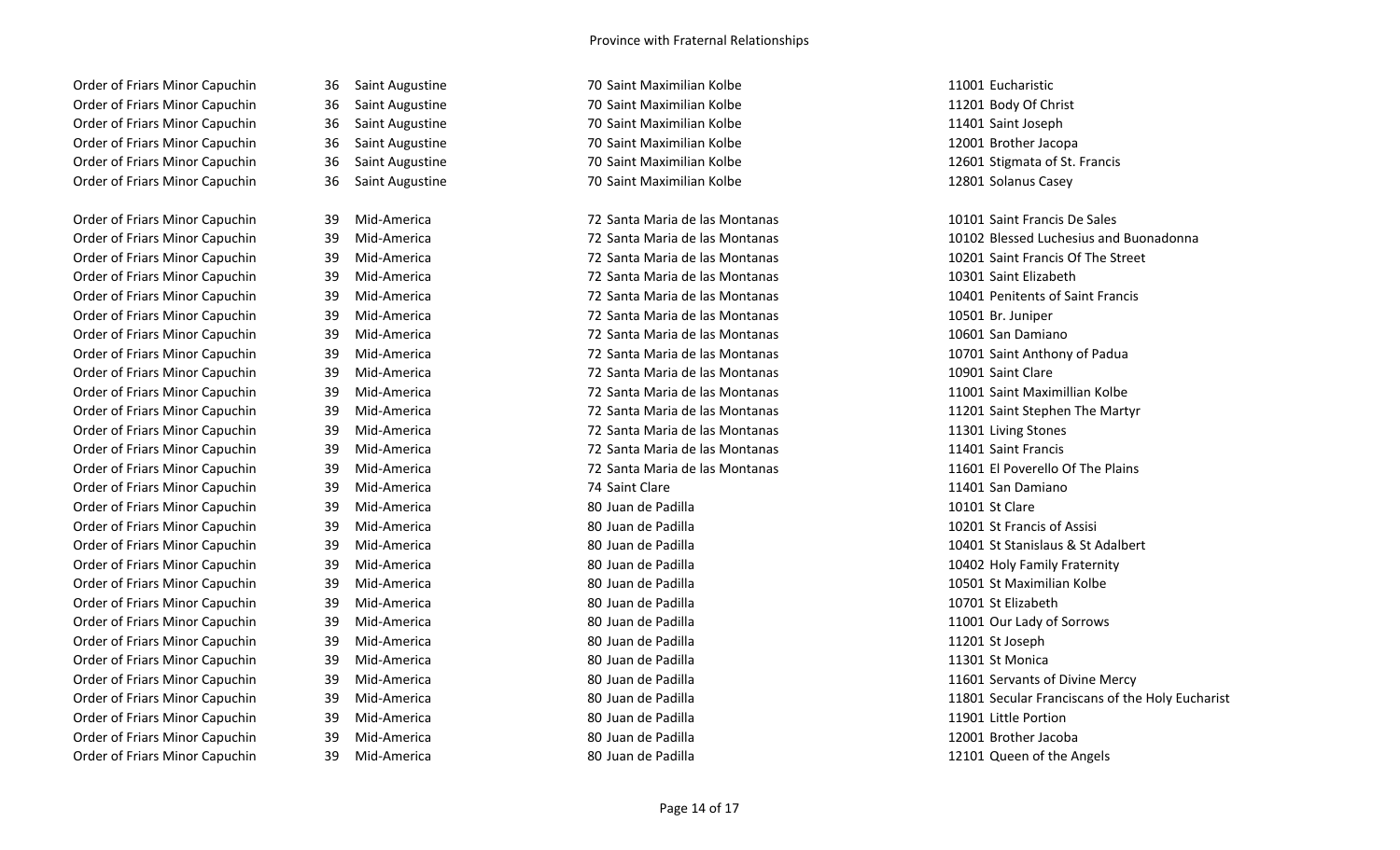Order of Friars Minor Capuchin **41 Saint Joseph (OFM Cap)** 55 Queen of Peace 20601 Saint Bernard Order of Friars Minor Capuchin **41** Saint Joseph (OFM Cap) 56 Divine Mercy 10004 Queen of Peace 10004 Queen of Peace Order of Friars Minor Capuchin **41 Saint Joseph (OFM Cap)** 56 Divine Mercy 10701 Queen Of Angels Order of Friars Minor Capuchin and Allies And Saint Joseph (OFM Cap) 56 Divine Mercy 10901 Saint Joseph 10901 Saint Joseph Order of Friars Minor Capuchin **11201 Saint Joseph (OFM Cap)** 56 Divine Mercy 11201 Saint Bonaventure 11201 Saint Bonaventure Order of Friars Minor Capuchin **41 Saint Joseph (OFM Cap)** 56 Divine Mercy 13501 Saint Francis 13501 Saint Francis Order of Friars Minor Capuchin **1992** 41 Saint Joseph (OFM Cap) 56 Divine Mercy 14001 Troubadours of St. Clare Order of Friars Minor Capuchin **11 Saint Joseph (OFM Cap)** 56 Divine Mercy 156 Divine Mercy 14101 Solanus Casey Order of Friars Minor Capuchin 41 Saint Joseph (OFM Cap) 56 Divine Mercy 14201 St. David Order of Friars Minor Capuchin and Allah Saint Joseph (OFM Cap) 65 La Verna 1960 1977 10601 Saint Francis Order of Friars Minor Capuchin and Allah Anthony (OFM Cap) 65 La Verna 11501 Saint Anthony 11501 Saint Anthony Order of Friars Minor Capuchin **41 Saint Joseph (OFM Cap)** 65 La Verna 12401 Saint John Neumann **12401** Saint John Neumann Order of Friars Minor Capuchin and Allah Saint Joseph (OFM Cap) 65 La Verna 12001 Saint James 12601 Saint James Order of Friars Minor Capuchin **41 Saint Joseph (OFM Cap)** 65 La Verna 12901 Queen Of The Universe Order of Friars Minor Capuchin 41 Saint Joseph (OFM Cap) 66 Our Lady of Indiana 10201 Saint Charles Order of Friars Minor Capuchin 41 Saint Joseph (OFM Cap) 73 Our Lady of the Rockies 10301 Saint Anthony of Padua Order of Friars Minor Capuchin **41** Saint Joseph (OFM Cap) 73 Our Lady of the Rockies 10601 San Damiano Order of Friars Minor Capuchin 41 Saint Joseph (OFM Cap) 73 Our Lady of the Rockies 10701 Little Portion Order of Friars Minor Capuchin 41 Saint Joseph (OFM Cap) 73 Our Lady of the Rockies 10901 Queen of Angels Order of Friars Minor Capuchin 41 Saint Joseph (OFM Cap) 73 Our Lady of the Rockies 11001 Lady Jacoba Order of Friars Minor Capuchin **41** Saint Joseph (OFM Cap) 73 Our Lady of the Rockies 11101 Saint Clare Order of Friars Minor Capuchin and A3 Saint Mary 12501 Holy Family 76 Father Solanus Casey 12501 Holy Family Family Order of Friars Minor Capuchin 43 Saint Mary 76 Father Solanus Casey 12601 Saint Pius X

Order of Friars Minor Capuchin **41** Saint Joseph (OFM Cap) 55 Queen of Peace 11901 Saint Crispin of Viterbo Order of Friars Minor Capuchin 43 Saint Mary 76 Father Solanus Casey 12901 Saint Joseph Order of Friars Minor Capuchin **123 A. A. Saint Mary 13001** Saint Clare Of Assisi Order of Friars Minor Capuchin and A3 Saint Mary 13101 Saint Michael 13101 Saint Michael Order of Friars Minor Capuchin 43 Saint Mary 76 Father Solanus Casey 13201 San Damiano Order of Friars Minor Capuchin 43 Saint Mary 76 Father Solanus Casey 13401 Saint Francis

Order of Friars Minor Capuchin 41 Saint Joseph (OFM Cap) 55 Queen of Peace 12001 Saint Elizabeth of Hungary Order of Friars Minor Capuchin 41 Saint Joseph (OFM Cap) 65 La Verna 12801 Our Lady Queen Of Heaven Order of Friars Minor Capuchin 21 Saint Joseph (OFM Cap) 73 Our Lady of the Rockies 10401 Immaculate Conception- Reactivating

Order of Friars Minor Capuchin and A3 Saint Mary 13501 Saint Peter Damian 76 Father Solanus Casey 13501 Saint Peter Damian Order of Friars Minor Capuchin 23 Saint Mary 13601 Saint Clare Of Assisi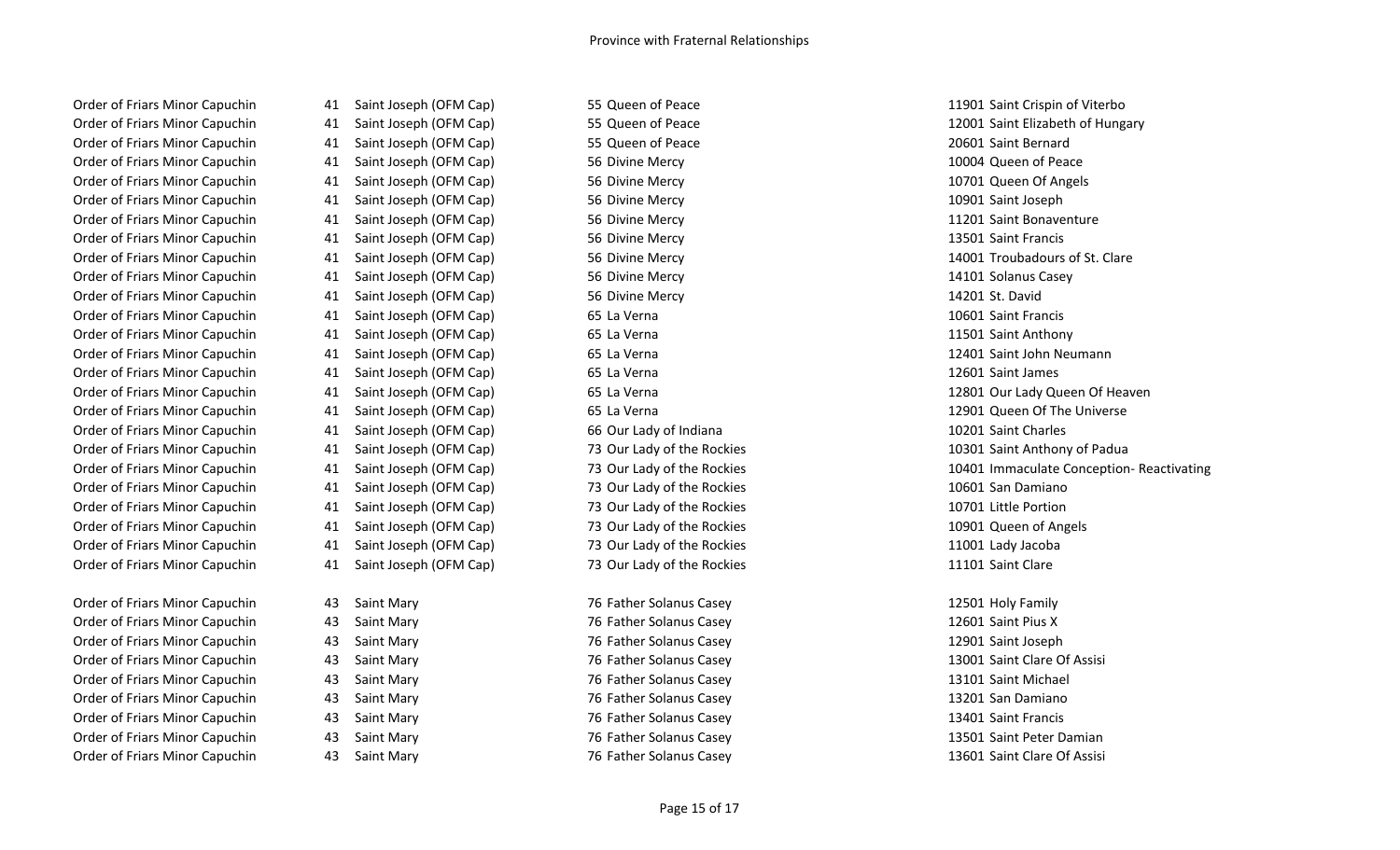Order of Friars Minor Capuchin **13701 Our Lady Of The Rosary 13701 Our Lady Of The Rosary** 13701 Our Lady Of The Rosary Order of Friars Minor Capuchin 43 Saint Mary 76 Father Solanus Casey 14501 Saint Mary Frances Order of Friars Minor Capuchin and A3 Saint Mary 13301 Our Lady 13301 Our Lady 13301 Our Lady Order of Friars Minor Capuchin **43** Saint Mary 13501 Saint Elizabeth of Hungary 13501 Saint Bernard Order of Friars Minor Capuchin **43** Saint Mary 13601 Saint Elizabeth of Hungary 13601 Saint Francis Order of Friars Minor Capuchin **43** Saint Mary 13901 Saint Elizabeth of Hungary 13901 Saint Anthony Order of Friars Minor Capuchin **43 Saint Mary 12 Saint Prime 18 Saint Elizabeth of Hungary** 14001 Sacred Heart Order of Friars Minor Capuchin **43** Saint Mary 14201 Saint Elizabeth of Hungary 14201 Saint Maximilian Kolbe Order of Friars Minor Capuchin **43** Saint Mary 15401 St. Mary of the Angels 15401 St. Mary of the Angels Order of Friars Minor Capuchin **43** Saint Mary 16001 St. Margaret of Cortona Order of Friars Minor Capuchin 43 Saint Mary 79 Tau Cross 11201 Saint Michael Order of Friars Minor Capuchin **43 Saint Mary 120 Access** 11501 Saint Maximilian Kolbe Order of Friars Minor Capuchin 23 Saint Mary 19 Tau Cross 11601 Saint Thomas More Order of Friars Minor Capuchin 23 Saint Mary 79 Tau Cross 2012 11801 Saint Bonaventure Order of Friars Minor Capuchin and A Saint Mary 19 Tau Cross 2012 Tau Cross 2013 11901 Saint Monica Order of Friars Minor Capuchin 43 Saint Mary 79 Tau Cross 12001 Saint Louis Order of Friars Minor Capuchin 43 Saint Mary 79 Tau Cross 12101 Saint Barnabas Order of Friars Minor Capuchin 43 Saint Mary 79 Tau Cross 12401 Saint Boniface Order of Friars Minor Capuchin 23 Saint Mary 12501 Our Lady Of Guadalupe Order of Friars Minor Capuchin 43 Saint Mary 79 Tau Cross 12701 Blessed Raymond Lull Order of Friars Minor Capuchin 43 Saint Mary 79 Tau Cross 12901 Il Poverello Order of Friars Minor Capuchin 43 Saint Mary 79 Tau Cross 13001 Saint John XXIII Order of Friars Minor Capuchin 23 Saint Mary 13201 Saint Agnes Of Assisi Order of Friars Minor Capuchin and A Saint Mary 19 Tau Cross 2012 The Cross 214701 Holy Poverty Order of Friars Minor Capuchin 23 Saint Mary 19 Tau Cross 14901 Blessed Josephine Leroux

| Order of Friars Minor Capuchin | Star of the Sea Vice-Province    | 50 Ohana 'O Ke Anuenue | 10301 Maria 'O Maluhia    |
|--------------------------------|----------------------------------|------------------------|---------------------------|
| Order of Friars Minor Capuchin | 44 Star of the Sea Vice-Province | 50 Ohana 'O Ke Anuenue | 10401 Tau Kona            |
| Order of Friars Minor Capuchin | 44 Star of the Sea Vice-Province | 50 Ohana 'O Ke Anuenue | 10601 Saint Marianne Cope |

Order of Friars Minor Capuchin 23 Saint Mary 10901 Saint Lawrence Of Brindisi Order of Friars Minor Capuchin **43** Saint Mary 13 2011 1201 Our Lady Queen Of Angels Order of Friars Minor Capuchin 43 Saint Mary 79 Tau Cross 12201 Our Lady Of The Atonement Order of Friars Minor Capuchin 23 Saint Mary 12301 Saint Mary 12301 Saint Mary Queen Of Angels